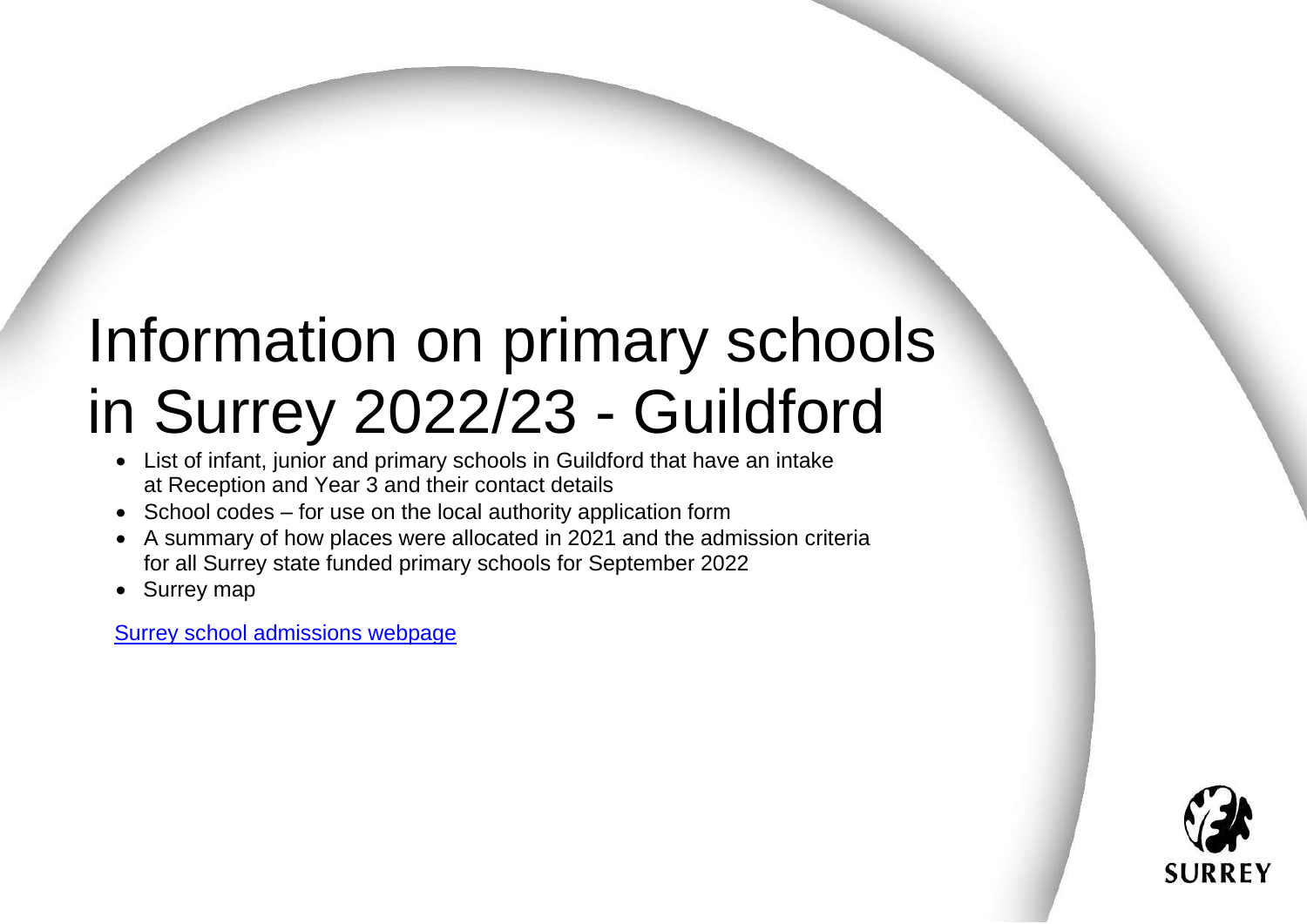| <b>Contents</b> |
|-----------------|
|-----------------|

| Important information regarding admission criteria 3      |  |
|-----------------------------------------------------------|--|
|                                                           |  |
|                                                           |  |
|                                                           |  |
|                                                           |  |
|                                                           |  |
|                                                           |  |
|                                                           |  |
|                                                           |  |
|                                                           |  |
|                                                           |  |
|                                                           |  |
|                                                           |  |
|                                                           |  |
|                                                           |  |
|                                                           |  |
|                                                           |  |
|                                                           |  |
| Chilworth Church of England (Aided) Infant School12       |  |
| Clandon Church of England (Aided) Primary School  13      |  |
|                                                           |  |
|                                                           |  |
| Holy Trinity, Guildford, Church of England (Aided) Junior |  |

| Merrow Church of England (Controlled) Infant School 15    |    |
|-----------------------------------------------------------|----|
|                                                           |    |
|                                                           |    |
|                                                           |    |
|                                                           |    |
|                                                           |    |
| Puttenham Church of England School 17                     |    |
| Queen Eleanor's Church of England Junior School  17       |    |
|                                                           |    |
|                                                           |    |
| Send Church of England Primary School 18                  |    |
|                                                           |    |
|                                                           |    |
| Shere Church of England (Aided) Infant School  19         |    |
|                                                           |    |
|                                                           |    |
| St Mary's Church of England (Voluntary Controlled) Infant |    |
| St Nicolas Church of England (Aided) Infant School 21     |    |
| St Paul's Church of England Infant School & Children's    |    |
| St Thomas of Canterbury Catholic Primary School 21        |    |
|                                                           |    |
|                                                           |    |
| Walsh Church of England Junior School                     | 22 |
| Walsh Memorial Church of England (Controlled) Infant      |    |
|                                                           |    |
|                                                           |    |
|                                                           |    |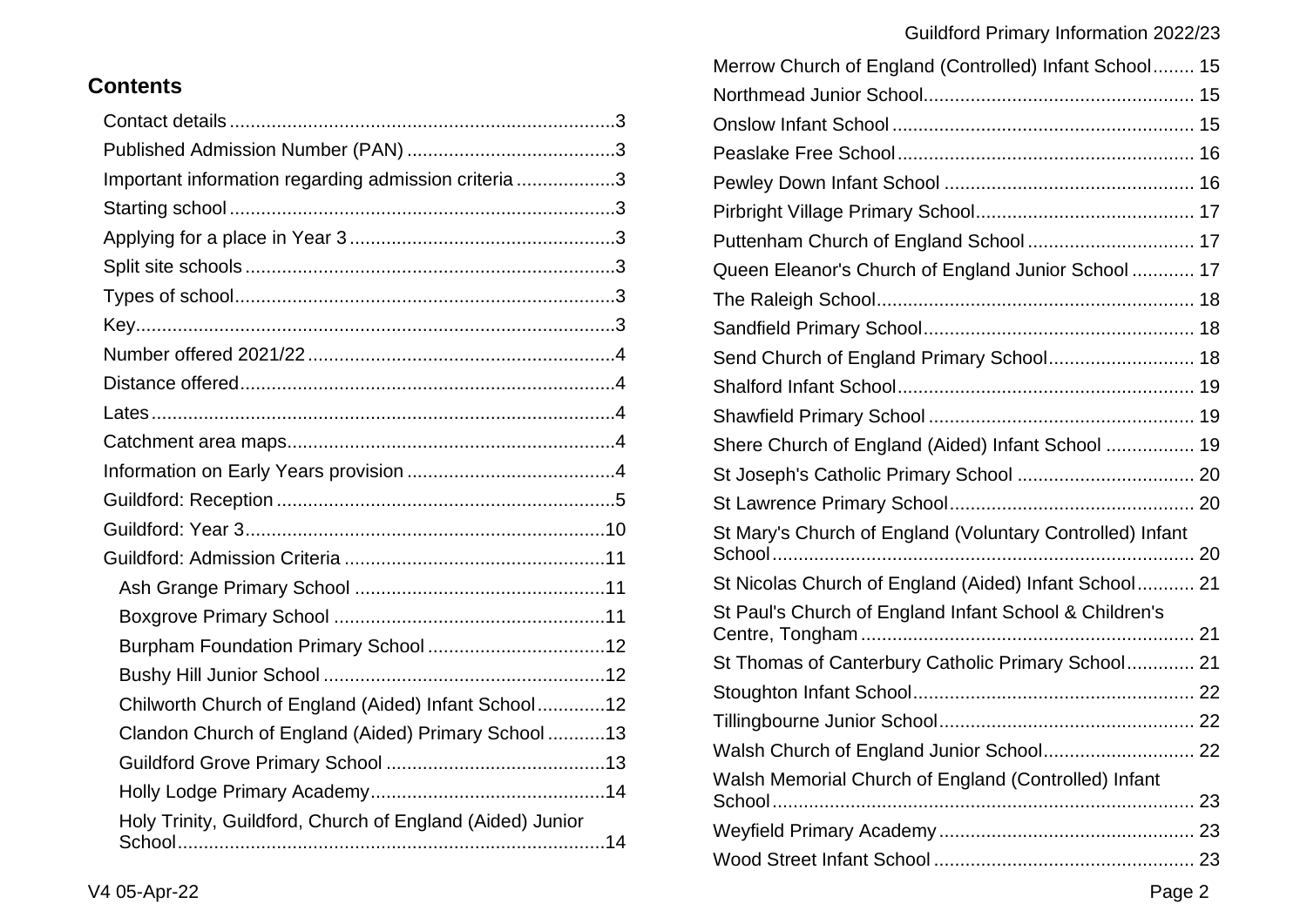# <span id="page-2-0"></span>**Contact details**

Surrey Schools and Childcare Service Tel: 0300 200 1004

Website: [surreycc.gov.uk](https://www.surreycc.gov.uk/)

Email: [schooladmissions@surreycc.gov.uk](mailto:schooladmissions@surreycc.gov.uk)

# <span id="page-2-1"></span>**Published Admission Number (PAN)**

This is the number of places that each school expects to offer. All PANs apply to admission at Reception at age 4 or to Year 3 at age 7. In the case of primary schools where there is an additional entry to Year 3 at age 7, that number does **not** include the children who will transfer from Year 2.

# <span id="page-2-2"></span>**Important information regarding admission criteria**

The information provided in this booklet serves as a **guide** to the admission criteria for academies and community, foundation, free, trust, voluntary aided and voluntary controlled schools. **It should not be regarded as definitive.** Please contact academies and foundation, free, trust and voluntary aided schools for detailed information about their admission criteria and the local authority for detailed information on community and voluntary controlled schools or visit our admissions webpages.

# <span id="page-2-3"></span>**Starting school**

Children reach statutory school age at the start of the term following their 5<sup>th</sup> birthday. Under current legislation all infant and primary schools provide for 4 year olds to be admitted into the reception class on a full/part-time basis in the September after their fourth birthday.

# <span id="page-2-4"></span>**Applying for a place in Year 3**

If your child is leaving Year 2 of an infant school in July 2022 you will need to apply for a Year 3 place at another school. The schools listed in the Year 3 section of this booklet are those which have an intake at Year 3. If you also want to apply for a place at a primary school which does not have an intake at Year 3, you will need to complete a separate in year application form for that school. For more information on which schools might have in year vacancies please contact Surrey Schools and Childcare Services on 0300 200 1004.

# <span id="page-2-5"></span>**Split site schools**

Where schools operate on more than one site, the school will be responsible for assigning pupils to each site after the allocation of school places and for the subsequent organisation and use of each site. Parents should not presume that an offer of a place at a school will ensure admission to a particular site.

# <span id="page-2-6"></span>**Types of school**

Some schools might change to academy status during the 2021/22 academic year. For up to date information on the type of each school please see the 'Directory of Surrey schools' at www.surreycc.gov.uk/schools

# <span id="page-2-7"></span>**Key**

- $A =$  Academy
- C = Community school
- $F =$  Foundation school
- $Fr =$  Free school
- VA = Voluntary Aided school
- VC = Voluntary Controlled school

PAN = Published Admissions Number – this is the number of places that each school expects to offer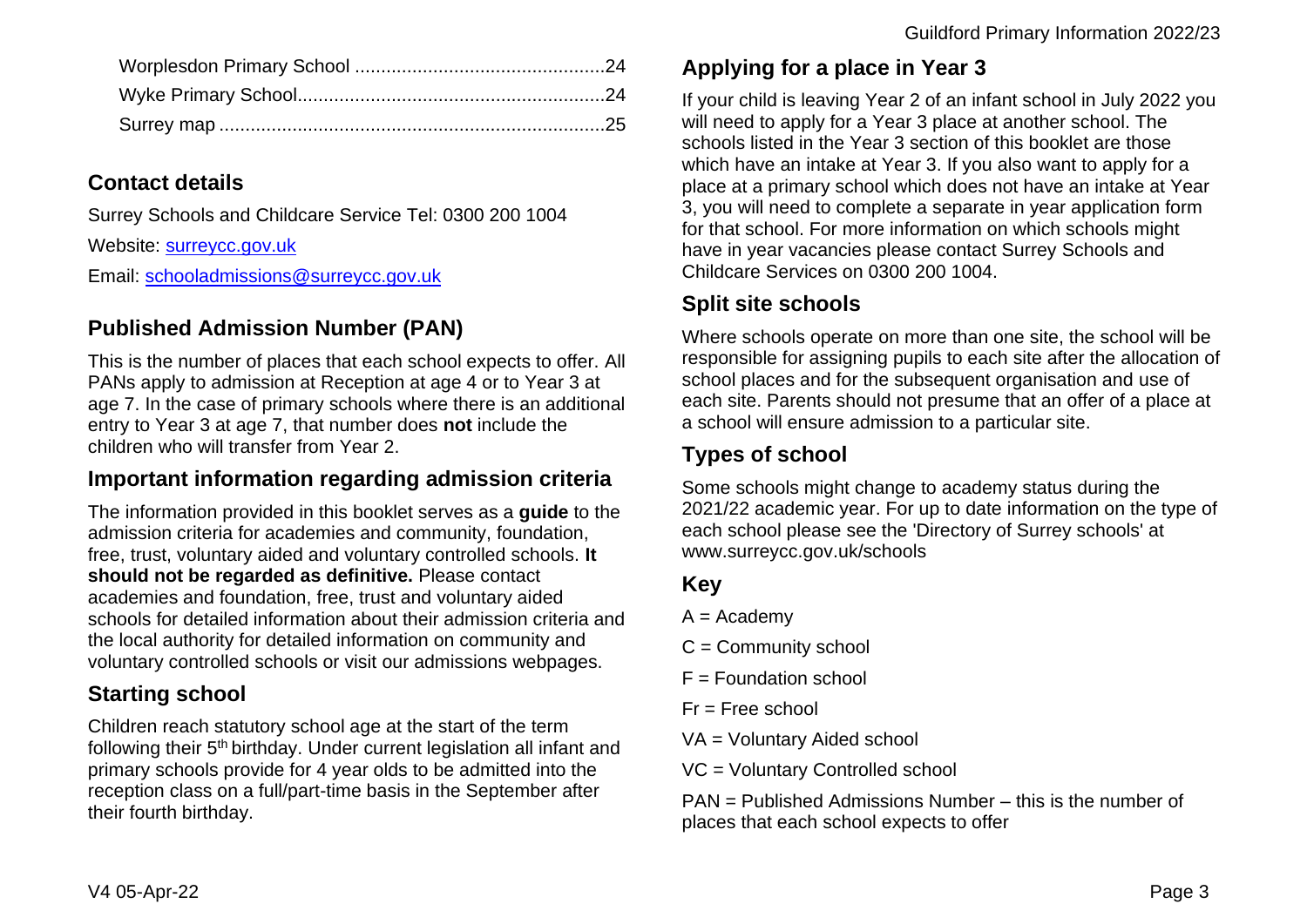LAC and PLAC = Looked after and previously looked after children (including children adopted from state care outside England)

EHCP = Children with an Education, Health and Care Plan

Column 4 indicates if a separate supplementary information form may need to be completed. Where criteria numbers are listed, the supplementary information form only needs to be completed by parents applying under those criteria. Supplementary information forms are available on the [schools directory page of](https://www.surreycc.gov.uk/schools-and-learning/schools/directory)  [our website](https://www.surreycc.gov.uk/schools-and-learning/schools/directory) or from the school and must be returned directly to the return address on the form. The local authority application form must be completed in all cases.

## <span id="page-3-0"></span>**Number offered 2021/22**

We show the number of pupils offered a place at each school for September 2021 based on the allocation date of 16 April 2021. In some instances, the total number offered was more than the Published Admission Number (PAN). This is generally because additional places were offered to meet local demand.

## <span id="page-3-1"></span>**Distance offered**

Where a school was oversubscribed in 2021, we have included the distance (where appropriate) from which the last applicant was allocated. This has been included for the criterion under which the last applicant was offered a place. This data is relevant to the allocation date of 16 April 2021.

## <span id="page-3-2"></span>**Lates**

In some cases, vacancies remained after the initial allocation to on time applicants and these were filled by applicants who had applied late.

## <span id="page-3-3"></span>**Catchment area maps**

Where these apply, they can be viewed either on the school's website (for academy, foundation, trust and voluntary aided schools) or the Surrey County Council website (for community and voluntary controlled schools).

## <span id="page-3-4"></span>**Information on Early Years provision**

If you are looking for Early Years information, please contact the Family Information Service:

Website: [surreycc.gov.uk/fis](https://www.surreycc.gov.uk/children/families)

Email: [surrey.fis@surreycc.gov.uk](mailto:surrey.fis@surreycc.gov.uk)

Tel: 0300 200 1004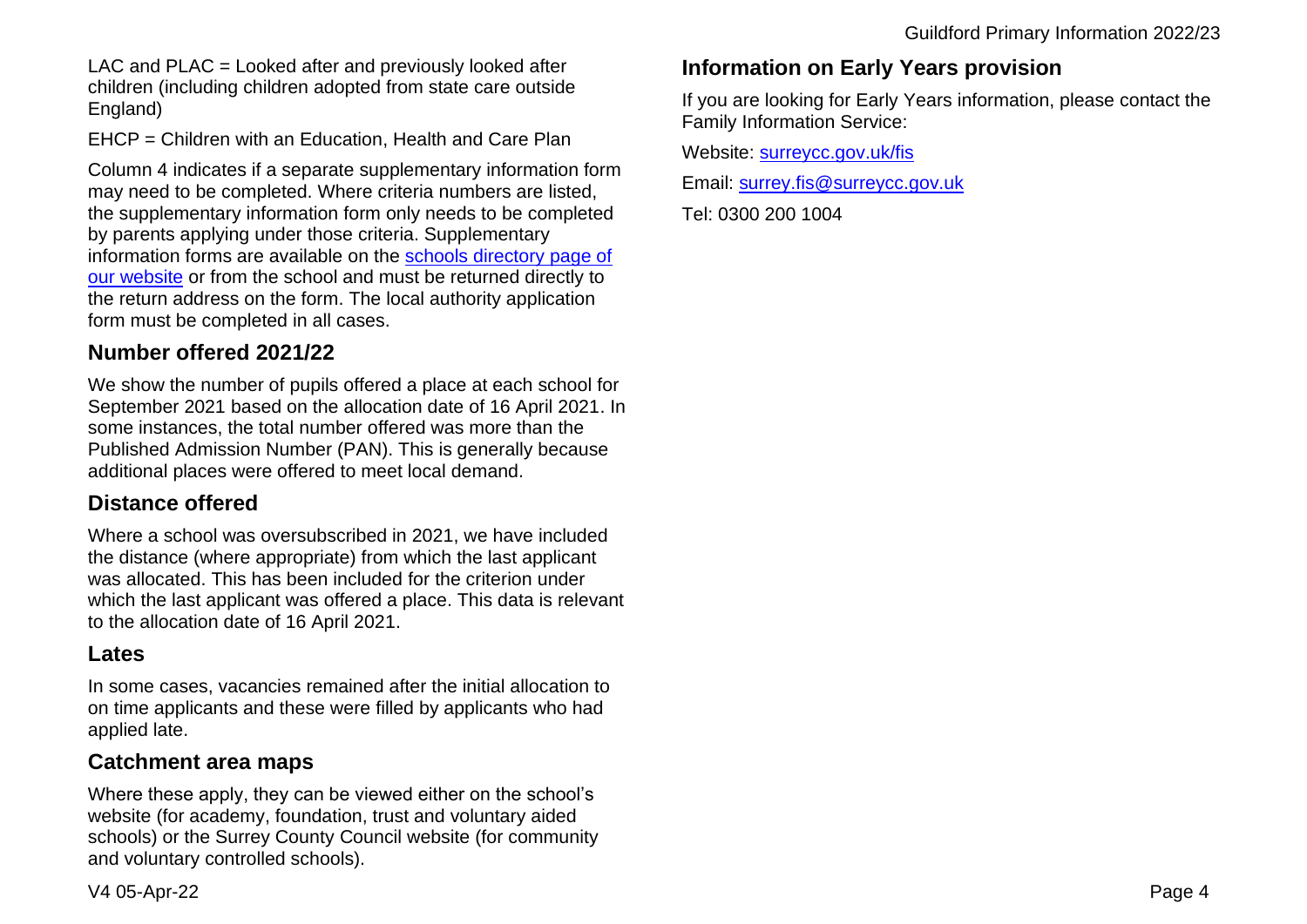# <span id="page-4-0"></span>**Guildford: Reception**

| <b>School</b>                                                                | <b>DfE</b><br><b>No</b> | <b>School</b><br>type | <b>Additional</b><br>form                                                    | <b>Address</b>                                     | Year<br>groups<br>2022/23 | Headteacher                        | <b>Contact details</b>                                                                                                                                                         | <b>PAN</b><br>2022 | <b>Preferences</b><br>for 2021 | <b>Number</b><br>offered<br>2021 |
|------------------------------------------------------------------------------|-------------------------|-----------------------|------------------------------------------------------------------------------|----------------------------------------------------|---------------------------|------------------------------------|--------------------------------------------------------------------------------------------------------------------------------------------------------------------------------|--------------------|--------------------------------|----------------------------------|
| <b>Ash Grange Primary</b><br><b>School</b>                                   | 936/<br>2940            | $\overline{C}$        | criterion 3<br>only                                                          | Ash Church<br>Road<br>Ash<br><b>GU12 6LX</b>       | Rec-<br>$Y6 +$<br>Nursery | <b>Mrs M Curtis</b>                | Tel: 01252 328589<br>Email: admissions@ash-<br>grange.surrey.sch.uk<br><b>Ash Grange Primary School</b><br>website<br><b>Enquiries to: Mrs S Taylor</b>                        | 30                 | 95                             | 30                               |
| <b>Boxgrove Primary</b><br><b>School</b>                                     | 936/<br>2374            | A                     | criterion 4<br>only                                                          | Boxgrove<br>Lane<br>Merrow<br>Guildford<br>GU1 2TD | Rec-<br>Y6                | Mrs A Fitch /<br>Mrs R Stacey      | Tel: 01483 563701<br>Email:<br>info@boxgrove.surrey.sch.uk<br><b>Boxgrove Primary School</b><br>website<br><b>Enquiries to: Mrs C McManus</b>                                  | 90                 | 245                            | 90                               |
| <b>Burpham Foundation</b><br><b>Primary School</b>                           | 936/<br>5217            | F                     | criterion 4<br>only                                                          | Burpham<br>Lane<br>Burpham<br>Guildford<br>GU4 7LZ | Rec-<br>Y <sub>6</sub>    | Mrs J White                        | Tel: 01483 572510<br>Email:<br>office@burpham.surrey.sch.uk<br><b>Burpham Foundation Primary</b><br><b>School website</b><br><b>Enquiries to: Mrs S Boden</b>                  | 60                 | 199                            | 60                               |
| <b>Chilworth Church of</b><br><b>England (Aided) Infant</b><br><b>School</b> | 936/<br>3317            | <b>VA</b>             | criteria 3 &<br>4 and 5 &<br>6 if<br>applying<br>on the<br>basis of<br>faith | Dorking<br>Road<br>Chilworth<br>GU4 8NP            | $Rec -$<br><b>Y2</b>      | Mrs M<br>Mackie                    | Tel: 01483 562476<br>Email:<br>info@chilworth.surrey.sch.uk<br>Chilworth CofE (A) Primary<br><b>School website</b><br><b>Enquiries to: Mrs M Mackie</b>                        | 30                 | 66                             | 23                               |
| <b>Clandon Church of</b><br><b>England (Aided)</b><br><b>Primary School</b>  | 936/<br>3408            | <b>VA</b>             | criterion 6<br>only                                                          | The Street<br>West<br>Clandon<br><b>GU4 7ST</b>    | Rec-<br>Y6                | Mrs V Voller                       | Tel: 01483 222442<br>Email:<br>info@clandon.surrey.sch.uk<br>Clandon CofE (A) Primary<br>School website<br><b>Enquiries to: Mrs F McGowan</b>                                  | 15                 | 23                             | $\overline{7}$                   |
| <b>Guildford Grove</b><br><b>Primary School</b>                              | 936/<br>2963            | A                     | criterion 4<br>only                                                          | Southway<br>Guildford<br>GU2 8YD                   | Rec-<br>$Y6 +$<br>Nursery | Miss R<br>Mackie /<br>Miss L Ryder | Tel: 01483 504713<br>Email:<br>info@guildfordgrove.surrey.sch.u<br>$\underline{k}$<br><b>Guilford Grove Primary School</b><br>website<br><b>Enquiries to: Mrs S Cartwright</b> | 60                 | 56                             | 35                               |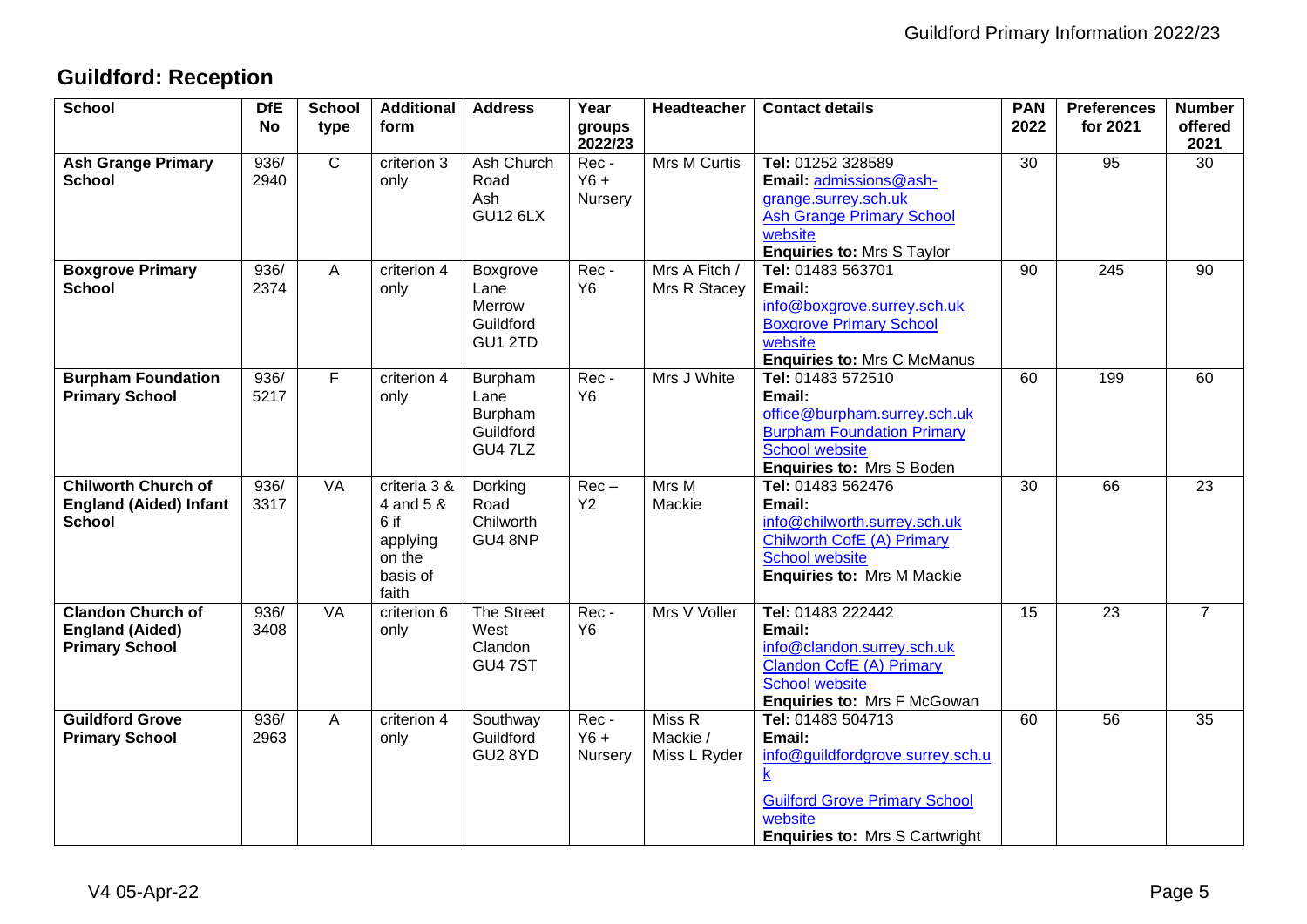| <b>School</b>                                                                  | <b>DfE</b><br><b>No</b> | <b>School</b><br>type | <b>Additional</b><br>form           | <b>Address</b>                                               | Year<br>groups            | Headteacher                           | <b>Contact details</b>                                                                                                                              | <b>PAN</b><br>2022 | <b>Preferences</b><br>for 2021 | <b>Number</b><br>offered |
|--------------------------------------------------------------------------------|-------------------------|-----------------------|-------------------------------------|--------------------------------------------------------------|---------------------------|---------------------------------------|-----------------------------------------------------------------------------------------------------------------------------------------------------|--------------------|--------------------------------|--------------------------|
|                                                                                |                         |                       |                                     |                                                              | 2022/23                   |                                       |                                                                                                                                                     |                    |                                | 2021                     |
| <b>Holly Lodge Primary</b><br>Academy                                          | 936/<br>2403            | A                     | criterion 3<br>only                 | Stratford<br>Road<br>Ash Vale<br><b>GU12 5PX</b>             | Rec-<br>Y6                | $\overline{\mathsf{Mrs}}$ C<br>Dancer | Tel: 01252 548390<br>Email:<br>office@hollylodge.kite.academy<br><b>Holly Lodge Primary Academy</b><br>website<br><b>Enquiries to: Mrs C Dancer</b> | 60                 | 126                            | 60                       |
| <b>Merrow Church of</b><br><b>England (Controlled)</b><br><b>Infant School</b> | 936/<br>3061            | VC                    | criterion 3<br>only                 | Kingfisher<br><b>Drive</b><br>Merrow<br>Guildford<br>GU4 7EA | $Rec -$<br>Y2             | Mrs E<br>Hooper                       | Tel: 01483 561501<br>Email:<br>info@merrow.surrey.sch.uk<br>Merrow CofE (C) Infant School<br>website<br>Enquiries to: Mrs F Jewson                  | 60                 | 119                            | 42                       |
| <b>Onslow Infant School</b>                                                    | 936/<br>2448            | $\mathsf{C}$          | criterion 3<br>only                 | Powell<br>Close<br>Onslow<br>Village<br>Guildford<br>GU2 7DD | $Rec -$<br><b>Y2</b>      | Miss K<br>Donlon                      | Tel: 01483 532726<br>Email:<br>info@onslow.surrey.sch.uk<br><b>Onslow Infant School website</b><br><b>Enquiries to: Miss K Donlon</b>               | 60                 | 102                            | 54                       |
| <b>Peaslake Free School</b>                                                    | 936/<br>6572            | Fr                    | <b>Not</b><br>applicable            | <b>Colmans Hill</b><br>Peaslake<br>Guildford<br>GU5 9ST      | Rec-<br>$Y2 +$<br>Nursery | Mrs S<br>Dangerfield                  | Tel: 01306 730411<br>Email:<br>info@peaslakefreeschool.com<br><b>Peaslake Free School website</b><br><b>Enquiries to: Mrs J Weller</b>              | $\overline{11}$    | $\overline{38}$                | $\overline{11}$          |
| <b>Pewley Down Infant</b><br><b>School</b>                                     | 936/<br>2001            | <b>VA</b>             | criteria 2,<br>3b, 6, 8,<br>10 & 11 | Semaphore<br>Road<br>Guildford<br>GU1 3PT                    | Rec-<br>Y2                | Dr C Brunet                           | Tel: 01483 570038<br>Email: info@htpd.surrey.sch.uk<br><b>Pewley Down Infant School</b><br>website<br><b>Enquiries to: Mrs J Bennett</b>            | 60                 | 169                            | 60                       |
| <b>Pirbright Village</b><br><b>Primary School School</b>                       | 936/<br>2391            | A                     | criterion 3<br>only                 | School Lane<br>Pirbright<br>Woking<br><b>GU24 0JN</b>        | $Rec -$<br>Y <sub>6</sub> | Mr G Dutton                           | Tel: 01483 473884<br>Email:<br>info@pirbright.surrey.sch.uk<br><b>Pirbright Village Primary School</b><br>website<br><b>Enquiries to: Mrs S Fox</b> | 60                 | 150                            | 60                       |
| <b>Puttenham Church of</b><br><b>England School</b>                            | 936/<br>3381            | <b>VA</b>             | criteria 4 &<br>5                   | School Lane<br>Puttenham<br>Guildford<br>GU3 1AS             | Rec-<br><b>Y2</b>         | Miss A De<br>Filippis                 | Tel: 01483 810317<br>Email:<br>info@puttenham.surrey.sch.uk<br><b>Puttenham CofE School website</b><br><b>Enquiries to: Miss A De Filippis</b>      | $\overline{30}$    | 76                             | 33                       |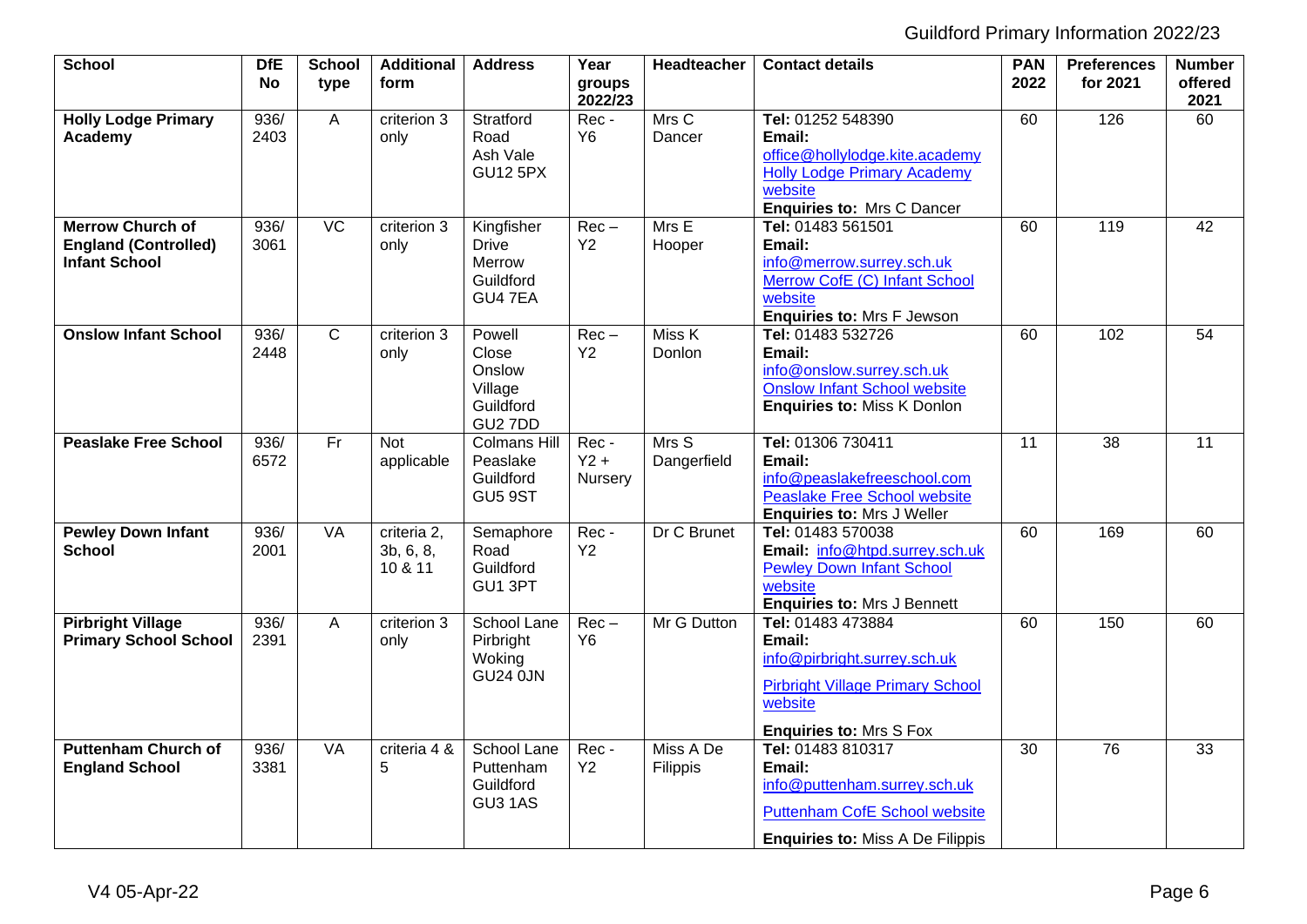| <b>School</b>                                                                                                                                                                     | <b>DfE</b><br><b>No</b> | <b>School</b><br>type | <b>Additional</b><br>form | <b>Address</b>                                         | Year<br>groups               | Headteacher                 | <b>Contact details</b>                                                                                                                                              | <b>PAN</b><br>2022 | <b>Preferences</b><br>for 2021 | <b>Number</b><br>offered |
|-----------------------------------------------------------------------------------------------------------------------------------------------------------------------------------|-------------------------|-----------------------|---------------------------|--------------------------------------------------------|------------------------------|-----------------------------|---------------------------------------------------------------------------------------------------------------------------------------------------------------------|--------------------|--------------------------------|--------------------------|
|                                                                                                                                                                                   |                         |                       |                           |                                                        | 2022/23                      |                             |                                                                                                                                                                     |                    |                                | 2021                     |
| <b>The Raleigh School</b>                                                                                                                                                         | 936/<br>2309            | A                     | criterion 3<br>only       | Northcote<br>Crescent<br>West<br>Horsley<br>KT24 6LX   | Rec-<br><b>Y6</b>            | Mrs F O'Neill               | Tel: 01483 282988<br>Email: info.raleigh@sfet.org.uk<br>The Raleigh School website<br><b>Enquiries to: Mrs L Light</b>                                              | 60                 | 125                            | 60                       |
| <b>Sandfield Primary</b><br><b>School</b>                                                                                                                                         | 936/<br>2031            | A                     | criterion 4<br>only       | <b>Stoke Road</b><br>Guildford<br>GU1 4DT              | Rec-<br><b>Y6</b>            | Mrs Kate<br>Collins         | Tel: 01483 566586<br>Email:<br>reception@sandfield.surrey.sch.<br>uk<br><b>Sandfield Primary School</b><br>website<br>Enquiries to: Mrs L Donnithorne               | 30                 | 101                            | 30                       |
| <b>Send Church of</b><br><b>England Primary</b><br><b>School</b>                                                                                                                  | 936/<br>3468            | <b>VA</b>             | Not<br>applicable         | Send Barns<br>Lane<br>Send<br>Woking<br><b>GU237BS</b> | Rec-<br>$Y6 +$<br>Nursery    | Mrs S Sayers<br>(Executive) | Tel: 01483 223464<br>Email: info@sendcofe.co.uk<br><b>Send CofE Primary School</b><br>website<br><b>Enquiries to: Mrs H McCuaig</b>                                 | 60                 | 82                             | 59                       |
| <b>Shalford Infant School</b>                                                                                                                                                     | 936/<br>2229            | $\overline{A}$        | <b>Not</b><br>applicable  | Station Row<br>Shalford<br>Guildford<br>GU4 8BY        | $Rec -$<br>$Y2 +$<br>Nursery | Mrs M Dutton                | Tel: 01483 562143<br>Email:<br>info@shalford.surrey.sch.uk<br><b>Shalford Infant School website</b><br><b>Enquiries to: Mrs M Dutton</b>                            | 30                 | 93                             | 25                       |
| <b>Shawfield Primary</b><br><b>School</b>                                                                                                                                         | 936/<br>2361            | $\mathsf{C}$          | criterion 3<br>only       | Winchester<br>Road<br>Ash<br><b>GU12 6SX</b>           | Rec-<br>Y6                   | MrS<br>Corcorran            | Tel: 01252 320379<br>Email:<br>info@shawfield.surrey.sch.uk<br><b>Shawfield Primary School</b><br>website<br><b>Enquiries to: Mrs D Green</b>                       | 30                 | $\overline{71}$                | 25                       |
| <b>Shere Church of</b><br><b>England (Aided) Infant</b><br><b>School</b>                                                                                                          | 936/<br>3928            | VA                    | criterion 4<br>only       | Gomshall<br>Lane<br>Shere<br>Guildford<br>GU5 9HB      | Rec-<br><b>Y2</b>            | Mrs V Voller                | Tel: 01483 202198<br>Email:<br>info@shere.surrey.sch.uk<br>Shere CofE (A) Infant School<br>website<br><b>Enquiries to: Mrs V Voller</b>                             | 30                 | 57                             | 22                       |
| <b>St Joseph's Catholic</b><br><b>Primary School</b><br>This school will not be<br>taken into account by<br>the local authority when<br>assessing each child's<br>nearest school. | 936/<br>3932            | <b>VA</b>             | criteria 2 -<br>7,9 & 10  | 155<br>Aldershot<br>Road<br>Guildford<br>GU2 8YH       | Rec-<br>$Y6 +$<br>Nursery    | Mr T Collins                | Tel: 01483 888401/403<br>Email:<br>info@stjosephsguildford.com<br><b>St Joseph's Catholic Primary</b><br><b>School website</b><br><b>Enquiries to: Mr T Collins</b> | $\overline{90}$    | 179                            | $\overline{90}$          |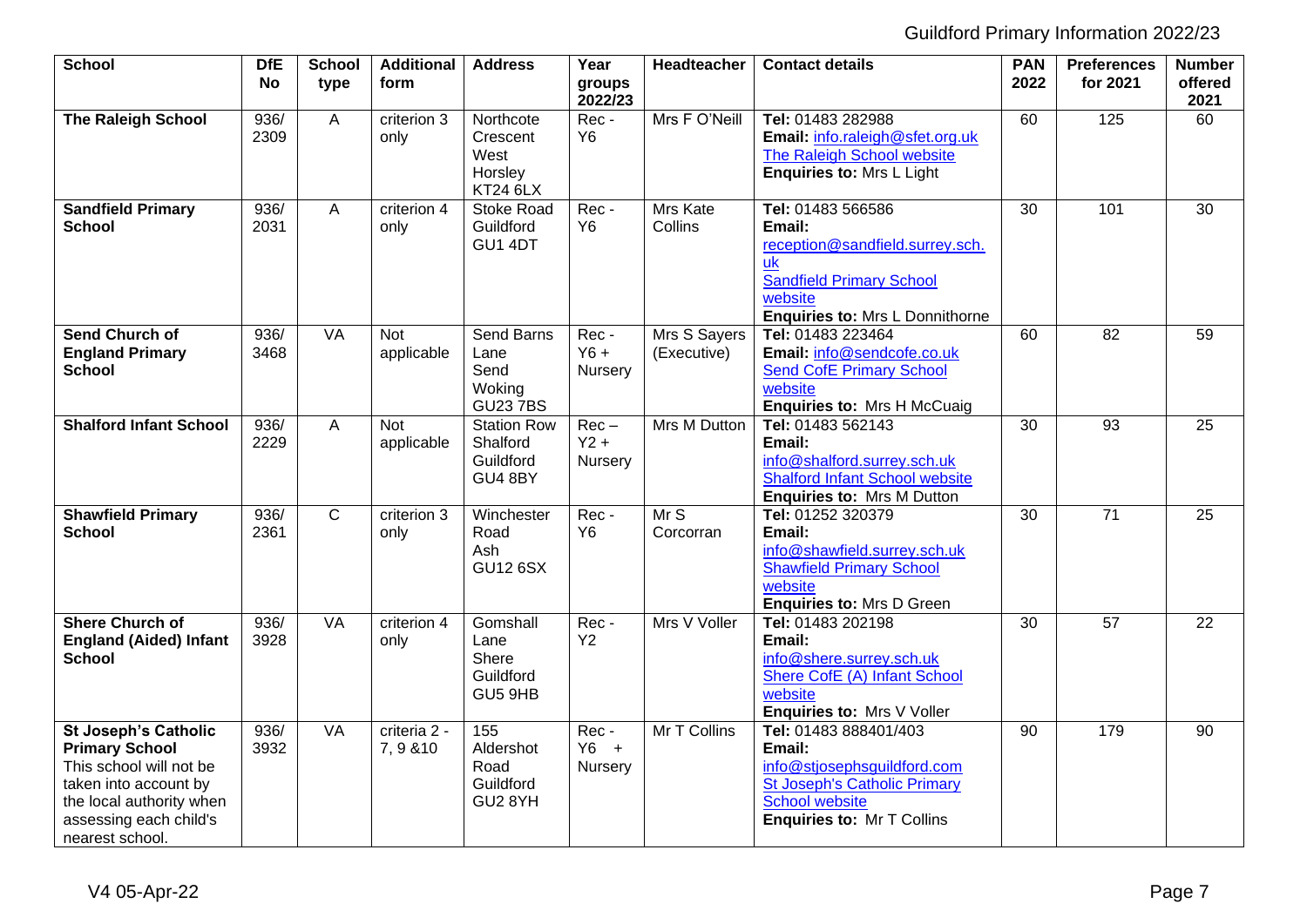| School                                                                                                                                                                                                  | <b>DfE</b><br>No | <b>School</b><br>type | <b>Additional</b><br>form   | <b>Address</b>                                                  | Year<br>groups<br>2022/23 | Headteacher                                                               | <b>Contact details</b>                                                                                                                                                               | <b>PAN</b><br>2022 | <b>Preferences</b><br>for 2021 | <b>Number</b><br>offered<br>2021 |
|---------------------------------------------------------------------------------------------------------------------------------------------------------------------------------------------------------|------------------|-----------------------|-----------------------------|-----------------------------------------------------------------|---------------------------|---------------------------------------------------------------------------|--------------------------------------------------------------------------------------------------------------------------------------------------------------------------------------|--------------------|--------------------------------|----------------------------------|
| <b>St Lawrence Primary</b><br><b>School</b>                                                                                                                                                             | 936/<br>2032     | A                     | <b>Not</b><br>applicable    | Lower Road<br>Effingham<br>KT24 5JP                             | $Rec -$<br>Y <sub>6</sub> | Mr Phillip<br>Wheatley<br>(Executive)<br>Mr T Dell<br>(Head of<br>School) | Tel: 01372 452870<br>Email:<br>info@stlawrence.thpt.org.uk<br><b>St Lawrence Primary School</b><br>website<br><b>Enquiries to: Mr Dell</b>                                           | $\overline{30}$    | $\frac{115}{115}$              | 30                               |
| St Mary's Church of<br><b>England Voluntary</b><br><b>Controlled Infant</b><br><b>School</b>                                                                                                            | 936/<br>3035     | $\overline{VC}$       | criterion 3<br>only         | Shackleford<br>Road<br>Shackleford<br>GU8 6AE                   | $Rec -$<br>Y2             | Mrs S<br><b>Roberts</b>                                                   | Tel: 01483 414749<br>Email: admin@stmarys-<br>shackleford.surrey.sch.uk<br>St Mary's CofE (VC) Infant<br>School website<br><b>Enquiries to: Mrs S Roberts</b>                        | 30                 | 128                            | 30                               |
| <b>St Nicolas Church of</b><br><b>England (Aided) Infant</b><br><b>School</b>                                                                                                                           | 936/<br>3357     | <b>VA</b>             | criteria 3.<br>4 & 6        | Portsmouth<br>Road<br>Guildford<br>GU2 4YD                      | Rec-<br>Y2                | Mrs E Smart                                                               | Tel: 01483 561639<br>Email: info@st-<br>nicolas.surrey.sch.uk<br>St Nicholas CofE (A) Infant<br><b>School website</b><br><b>Enquiries to: Mrs E Smart</b>                            | 30                 | 108                            | 30                               |
| <b>St Paul's Church of</b><br><b>England Infant School,</b><br>Tongham                                                                                                                                  | 936/<br>3033     | $\overline{VC}$       | criterion 3<br>only         | The<br>Cardinals<br>Tongham<br>Farnham<br><b>GU10 1EF</b>       | Rec-<br>Y2                | Mrs SL<br><b>Brown</b>                                                    | Tel: 01252 400222<br>Email: school@tongham.com<br>St Paul's CofE Infant School,<br>Tongham website<br>Enquiries to: Mrs S L Brown                                                    | 30                 | 61                             | $\overline{25}$                  |
| <b>St Thomas of</b><br><b>Canterbury Catholic</b><br><b>Primary School</b><br>This school will not be<br>taken into account by<br>the local authority when<br>assessing each child's<br>nearest school. | 936/<br>5209     | A                     | criteria 2 -<br>$5 & 7 - 9$ | Horseshoe<br>Lane West<br>Merrow<br>Guildford<br><b>GU1 2SX</b> | Rec-<br><b>Y6</b>         | Mr N Lewin                                                                | Tel: 01483 888388<br>Email: admissions@st-<br>thomas.surrey.sch.uk<br><b>St Thomas of Canterbury</b><br><b>Catholic Primary School website</b><br><b>Enquiries to: Mrs S Tahouri</b> | 60                 | 143                            | 45                               |
| <b>Stoughton Infant</b><br><b>School</b>                                                                                                                                                                | 936/<br>2133     | A                     | criterion 4<br>only         | Stoughton<br>Road<br>Guildford<br>GU <sub>2</sub> 9ZT           | Rec-<br>$Y2 +$<br>Nursery | Mrs S<br>Carrington                                                       | Tel: 01483 504172<br>Email:<br>infants@stoughton.surrey.sch.uk<br><b>Stoughton Infant School website</b><br><b>Enquiries to: Mrs H Roberts</b>                                       | 90                 | 182                            | 90                               |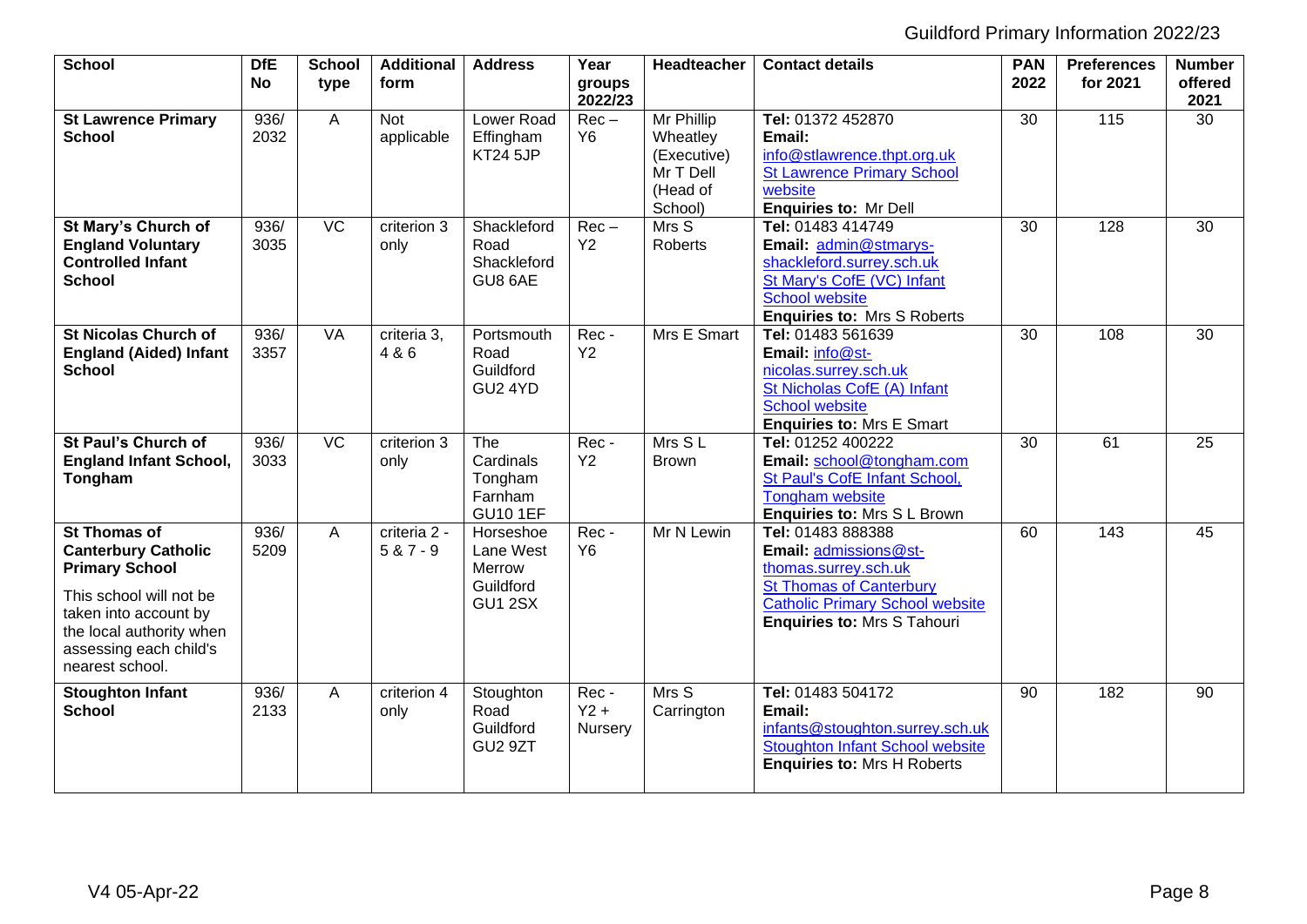| <b>School</b>                                                                             | <b>DfE</b><br>No | <b>School</b><br>type | <b>Additional</b><br>form | <b>Address</b>                                                   | Year<br>groups<br>2022/23 | Headteacher                      | <b>Contact details</b>                                                                                                                                                 | <b>PAN</b><br>2022 | <b>Preferences</b><br>for 2021 | <b>Number</b><br>offered<br>2021 |
|-------------------------------------------------------------------------------------------|------------------|-----------------------|---------------------------|------------------------------------------------------------------|---------------------------|----------------------------------|------------------------------------------------------------------------------------------------------------------------------------------------------------------------|--------------------|--------------------------------|----------------------------------|
| <b>Walsh Memorial</b><br><b>Church of England</b><br>(Controlled) Infant<br><b>School</b> | 936/<br>3002     | $\overline{VC}$       | criterion 3<br>only       | <b>Ash Street</b><br>Ash<br><b>GU12 6LT</b>                      | Rec-<br>Y2                | Mrs M Down<br>(Interim<br>Head)  | Tel: 01252 321426<br>Email: head@walsh-<br>memorial.surrey.sch.uk<br><b>Walsh Memorial CofE (C) Infant</b><br><b>School website</b><br><b>Enquiries to: Mrs H Wall</b> | 60                 | 99                             | 48                               |
| <b>Weyfield Primary</b><br>Academy                                                        | 936/<br>2011     | A                     | <b>Not</b><br>applicable  | School<br>Close<br>Woking<br>Road<br>Guildford<br><b>GU1 1QJ</b> | Rec-<br><b>Y6</b>         | Mrs Janette<br><b>McClintock</b> | Tel: 01483 598956<br>Email: office@weyfield-tkat.org<br><b>Weyfield Primary Academy</b><br>website<br><b>Enquiries to: Mrs K Cole</b>                                  | 30                 | 23                             | 18                               |
| <b>Wood Street Infant</b><br><b>School</b>                                                | 936/<br>2286     | $\mathsf{C}$          | criterion 3<br>only       | <b>Wood Street</b><br>Village<br>Guildford<br>GU3 3DA            | Rec-<br>Y2                | Mrs J<br>Washer                  | Tel: 01483 235165<br>Email:<br>office@woodstreet.surrey.sch.uk<br><b>Wood Street Infant School</b><br>website<br>Enquiries to: Mrs S Lamnea                            | 30                 | 126                            | 30                               |
| <b>Worplesdon Primary</b><br><b>School</b>                                                | 936/<br>2349     | $\mathsf{C}$          | criterion 3<br>only       | Envis Way<br>Worplesdon<br>Guildford<br>GU3 3NL                  | Rec-<br><b>Y6</b>         | Mrs K<br>O'Brien                 | Tel: 01483 232126<br>Email:<br>office@worplesdon.surrey.sch.uk<br><b>Worplesdon Primary School</b><br>website<br><b>Enquiries to: Mrs K O'Brien/Mrs</b><br>J Ireland   | 57                 | 189                            | 57                               |
| <b>Wyke Primary</b><br>Academy                                                            | 936/<br>2004     | A                     | criterion 3<br>only       | School Lane<br>Normandy<br>GU3 2HS                               | Rec-<br>Y6                | Mrs M<br>Wilson                  | Tel: 01483 811197<br>Email:<br>school@wyke.kite.academy<br><b>Wyke Primary Academy website</b><br><b>Enquiries to: Mrs M Wilson/Mrs</b><br>C Lycett                    | 30                 | 82                             | 30                               |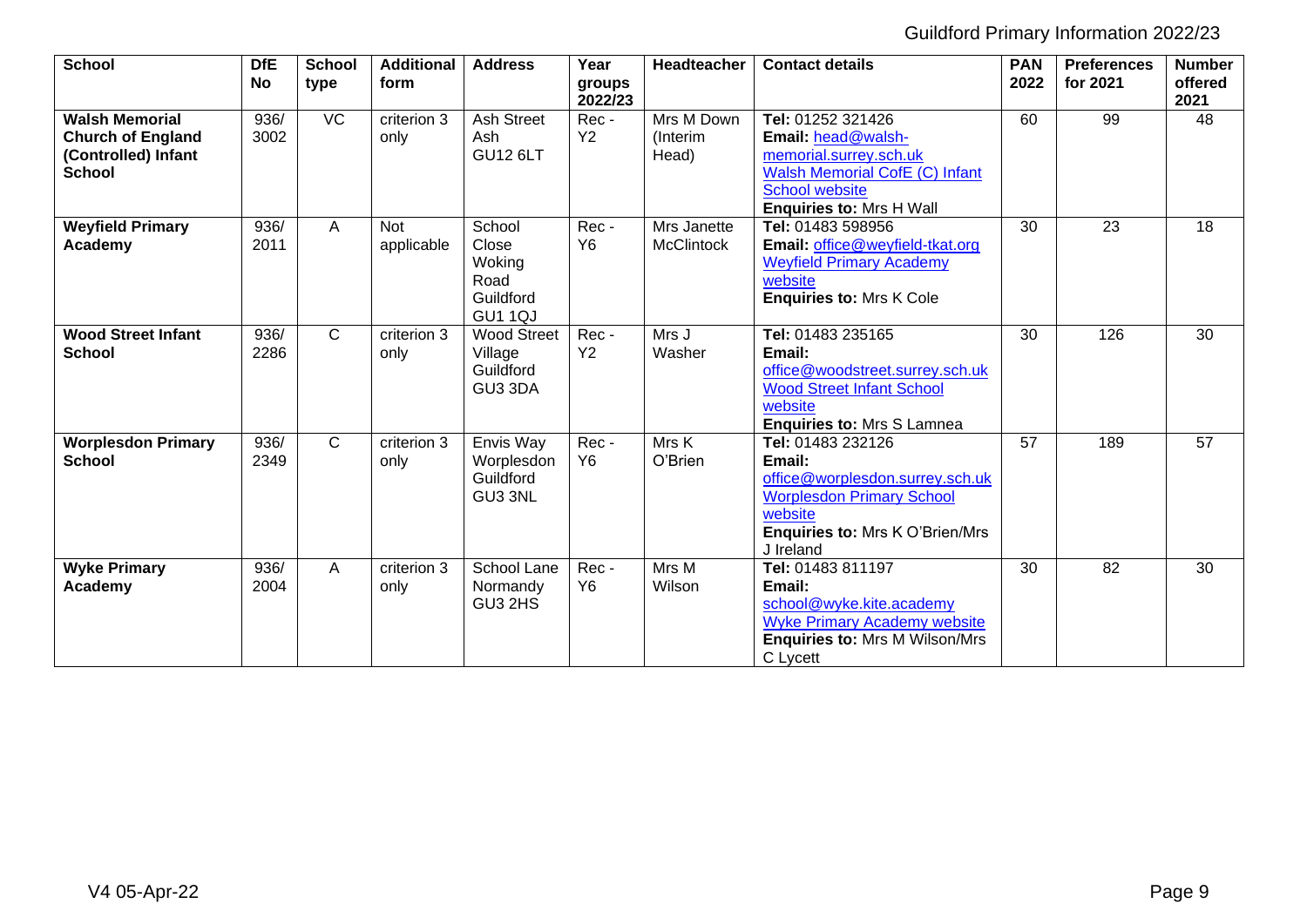# <span id="page-9-0"></span>**Guildford: Year 3**

| <b>School</b>                                                                 | <b>DfE</b><br><b>No</b> | <b>School</b><br>type | <b>Additional</b><br>form | <b>Address</b>                                            | Year<br>groups<br>2022/23 | <b>Headteacher</b>          | <b>Contact details</b>                                                                                                                                                | <b>PAN</b><br>2022 | <b>Preferences</b><br>for 2021 | <b>Number</b><br>offered<br>2021 |
|-------------------------------------------------------------------------------|-------------------------|-----------------------|---------------------------|-----------------------------------------------------------|---------------------------|-----------------------------|-----------------------------------------------------------------------------------------------------------------------------------------------------------------------|--------------------|--------------------------------|----------------------------------|
| <b>Bushy Hill Junior</b><br><b>School</b>                                     | 936/<br>5220            | F                     | <b>Not</b><br>applicable  | Sheeplands<br>Avenue<br>Guildford<br><b>GU1 2SG</b>       | Y3 - Y6                   | Mrs L Dormer                | Tel: 01483 598544<br>Email: office@bushyhilljs.net<br><b>Bushy Hill Junior School</b><br>website<br><b>Enquiries to: Mrs L Dormer</b>                                 | 60                 | 75                             | 60                               |
| <b>Holly Lodge Primary</b><br>Academy                                         | 936/<br>2403            | A                     | criterion 3<br>only       | Stratford<br>Road<br>Ash Vale<br><b>GU12 5PX</b>          | Rec-<br>Y <sub>6</sub>    | Mrs C Dancer                | Tel: 01252 548390<br>Email:<br>office@hollylodge.kite.academy<br><b>Holly Lodge Primary Academy</b><br>website<br><b>Enquiries to: Mrs C Dancer</b>                   | 4                  | 28                             | $\overline{4}$                   |
| Holy Trinity, Guildford,<br><b>Church of England</b><br>(Aided) Junior School | 936/<br>5206            | <b>VA</b>             | criteria 3, 6,<br>7 & 8   | Addison<br>Road<br>Guildford<br>GU1 3QF                   | $Y3 - Y6$                 | Dr C Brunet                 | Tel: 01483 539033<br>Email: hts@htpd.surrey.sch.uk<br>Holy Trinity, Guildford, CofE (A)<br><b>Junior School website</b><br><b>Enquiries to: Mrs N Kumar</b>           | $\overline{96}$    | 162                            | $\overline{93}$                  |
| <b>Northmead Junior</b><br><b>School</b>                                      | 936/<br>5212            | A                     | <b>Not</b><br>applicable  | Grange<br>Road<br>Guildford<br>GU2 9ZA                    | Y3 - Y6                   | Mrs D Brown                 | Tel: 01483 529870<br>Email:<br>info@northmead.surrey.sch.uk<br>Northmead Junior School<br>website<br><b>Enquiries to: Mrs D Brown</b>                                 | 90                 | 107                            | 88                               |
| Queen Eleanor's<br><b>Church of England</b><br><b>Junior School</b>           | 936/<br>3353            | A                     | criteria 3 &<br>7         | Queen<br>Eleanor's<br>Road<br>Guildford<br><b>GU2 7SD</b> | Y3 - Y6                   | Mrs Joanne<br><b>Davies</b> | Tel: 01483 561323<br>Email: office@queen-<br>eleanors.surrey.sch.uk<br>Queen Eleanor's CofE Junior<br><b>School website</b><br><b>Enquiries to: Mrs Jo Davies</b>     | 90                 | 115                            | 72                               |
| <b>Tillingbourne Junior</b><br><b>School</b>                                  | 936/<br>2484            | $\overline{C}$        | criterion 3<br>only       | New Road<br>Chilworth<br>GU4 8NB                          | Y3 - Y6                   | Ms J Oliver                 | Tel: 01483 504384<br>Email:<br>info@tillingbourne.surrey.sch.uk<br><b>Tillingbourne Junior School</b><br>website<br><b>Enquiries to: Miss J Carey/Mrs</b><br>C Wijnja | 90                 | 146                            | 87                               |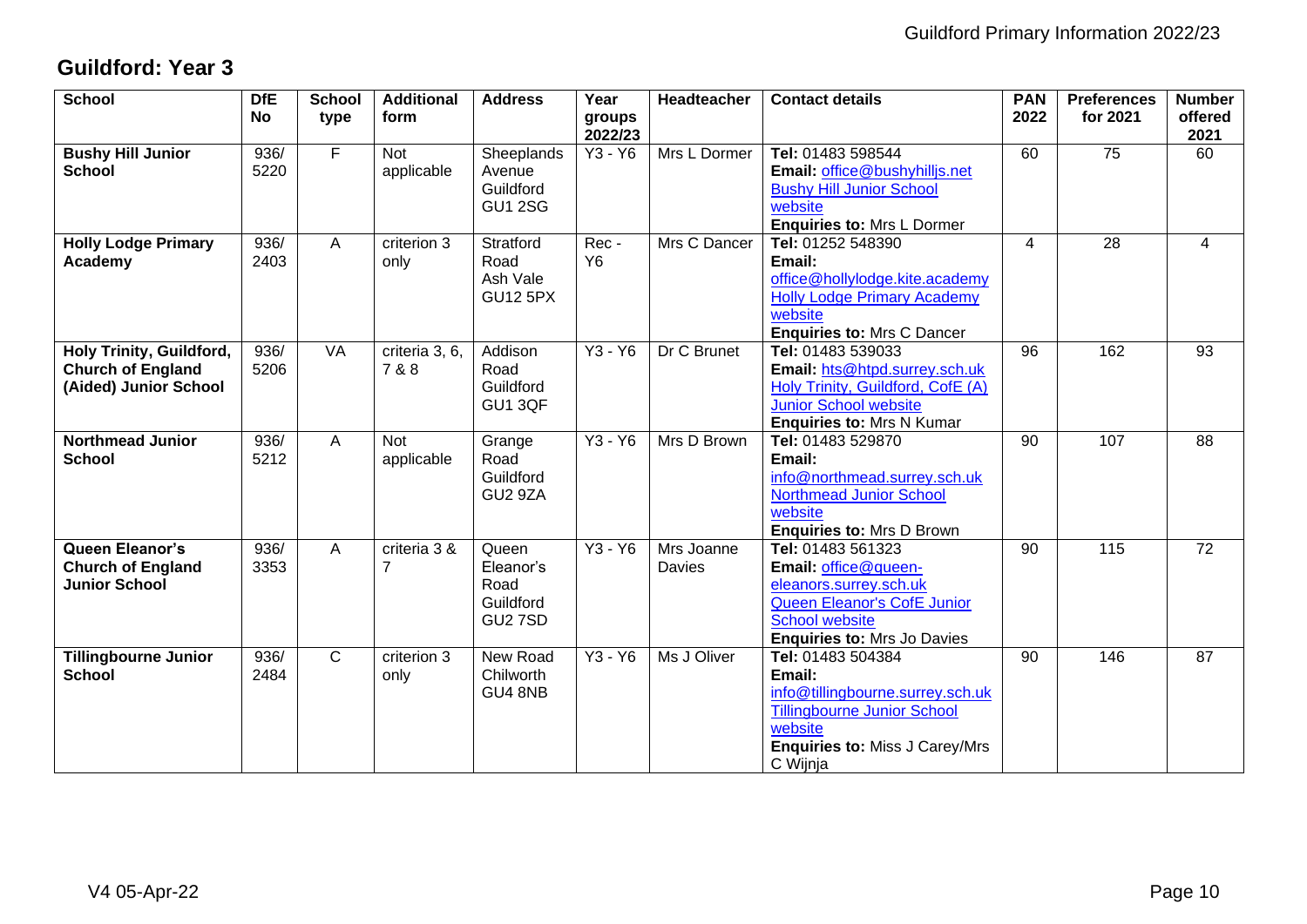| <b>School</b>                                          | <b>DfE</b><br>No | <b>School</b><br>type | <b>Additional</b><br>form | <b>Address</b>                                  | Year<br>groups<br>2022/23 | <b>Headteacher</b>   | <b>Contact details</b>                                                                                                                                              | <b>PAN</b><br>2022 | <b>Preferences</b><br>for 2021 | <b>Number</b><br>offered<br>2021 |
|--------------------------------------------------------|------------------|-----------------------|---------------------------|-------------------------------------------------|---------------------------|----------------------|---------------------------------------------------------------------------------------------------------------------------------------------------------------------|--------------------|--------------------------------|----------------------------------|
| <b>Walsh Church of</b><br><b>England Junior School</b> | 936/<br>3054     | VC                    | criterion 3<br>only       | Ash Street<br>Ash<br><b>GU12 6LT</b>            | Y3 - Y6                   | Miss Gillian<br>West | Tel: 01252 329525<br>Email: school@walsh-<br>junior.surrey.sch.uk<br><b>Walsh CofE Junior School</b><br>website<br><b>Enquiries to: Miss West</b>                   | 64                 | 71                             | 63                               |
| <b>Worplesdon Primary</b><br><b>School</b>             | 936/<br>2349     | C.                    | criterion 3<br>only       | Envis Way<br>Worplesdon<br>Guildford<br>GU3 3NL | Rec-<br>Y <sub>6</sub>    | Mrs K<br>O'Brien     | Tel: 01483 232126<br>Email:<br>office@worplesdon.surrey.sch.u<br><b>Worplesdon Primary School</b><br>website<br><b>Enquiries to: Mrs K</b><br>O'Brien/Mrs J Ireland | 30                 | 82                             | 30                               |

## <span id="page-10-0"></span>**Guildford: Admission Criteria**

#### <span id="page-10-1"></span>**Ash Grange Primary School**

| Year | Criteria and number offered                                                                                                                                                                                                                                                                                                                                                                                                                                                                |
|------|--------------------------------------------------------------------------------------------------------------------------------------------------------------------------------------------------------------------------------------------------------------------------------------------------------------------------------------------------------------------------------------------------------------------------------------------------------------------------------------------|
| 2021 | 1. LAC & PLAC. 2. Exceptional circumstances. 3. Children of staff. 4. Siblings. 5. Nearest school. 6. Others by distance.                                                                                                                                                                                                                                                                                                                                                                  |
|      | Criteria 1 - 3 = 0, Criterion 4 = 11, Criterion 5 = 11, Criterion 6 = 8, Distance = 0.873km                                                                                                                                                                                                                                                                                                                                                                                                |
|      | Number offered 2021: 30                                                                                                                                                                                                                                                                                                                                                                                                                                                                    |
| 2022 | 1. LAC & PLAC. 2. Exceptional social/medical need. 3. Children of permanent members of staff where the member of staff has been employed at the school for<br>two or more years at the time at which the application for admission to the school is made; and/or the member of staff is recruited to fill a vacant post for which<br>there is a demonstrable skill shortage.4. Children who will have a sibling at the school at the time of the child's admission. 5. Any other children. |

## <span id="page-10-2"></span>**Boxgrove Primary School**

<span id="page-10-3"></span>

| Year | Criteria and number offered                                                                                                                                                                                                                                                                                                                                                                                                                                                                          |
|------|------------------------------------------------------------------------------------------------------------------------------------------------------------------------------------------------------------------------------------------------------------------------------------------------------------------------------------------------------------------------------------------------------------------------------------------------------------------------------------------------------|
| 2021 | 1. LAC & PLAC. 2. Exceptional medical or social circumstance. 3. Siblings at the time of admission. 4. Children of staff at the school a) where the member of<br>staff has been employed at the school for two or more years at the time at which the application for admission to the school is made, and/or b) the member of<br>staff is recruited to fill a vacant post for which there is a demonstrable skill shortage. 5. Children for whom the school is the closest. 6. Any other applicant. |
|      | Criterion 1 = 2, Criterion 2 = 0, Criterion 3 = 40, Criterion 4 = 0, Criterion 5 = 22, Criterion 6 = 22, Lates = 3, EHCP = 1                                                                                                                                                                                                                                                                                                                                                                         |
|      | Number offered 2021: 90                                                                                                                                                                                                                                                                                                                                                                                                                                                                              |
| 2022 | 1 LAC & PLAC. 2. Exceptional circumstances. 3. Siblings. 4. Children of staff. 5. Children for whom the school is the closest. 6. Any other applicant.                                                                                                                                                                                                                                                                                                                                               |
|      |                                                                                                                                                                                                                                                                                                                                                                                                                                                                                                      |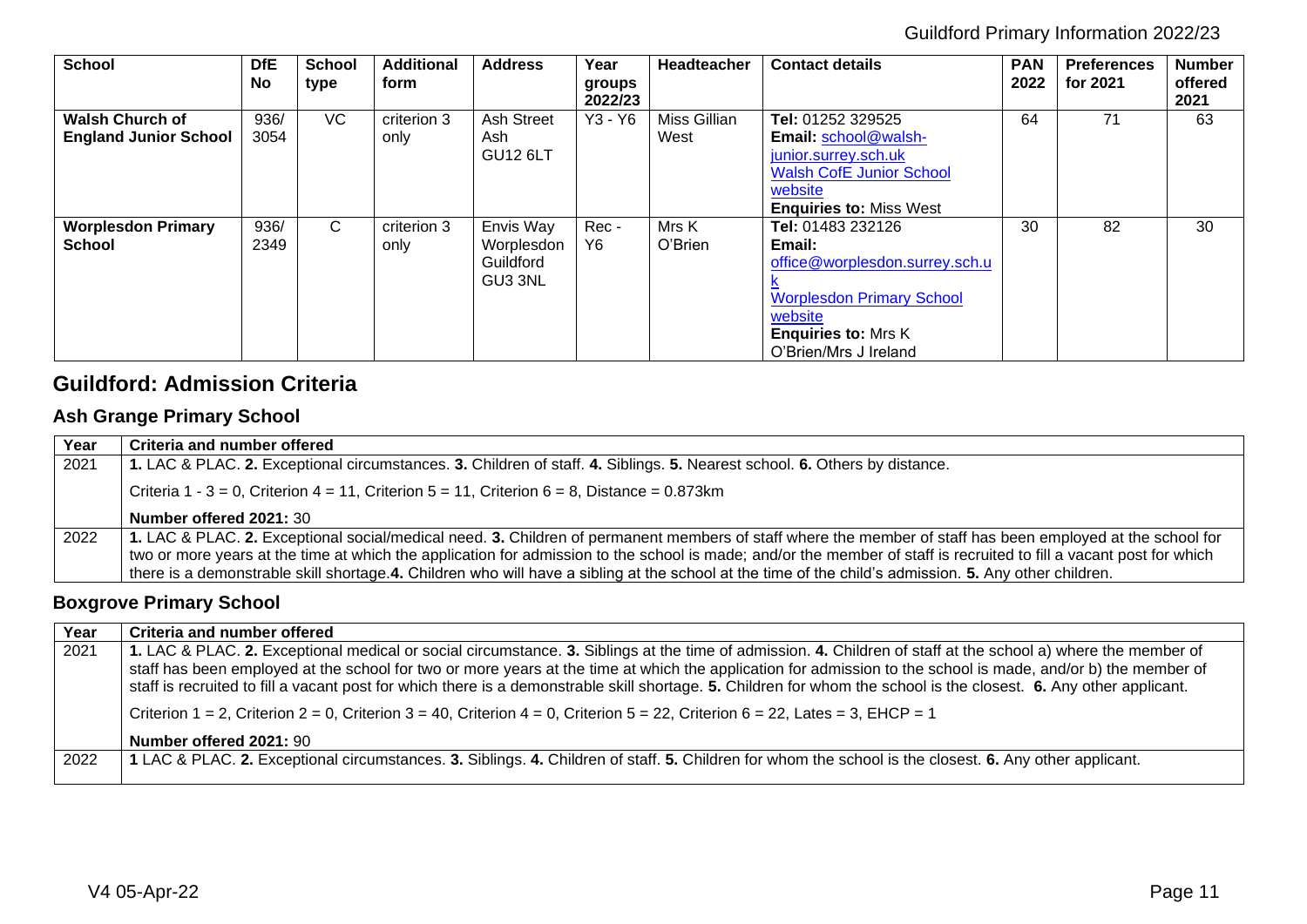## **Burpham Foundation Primary School**

| Year | Criteria and number offered                                                                                                                                                                                                                                                                                                                                                                                                                                                                                                                                                                                                                                                                                                                     |
|------|-------------------------------------------------------------------------------------------------------------------------------------------------------------------------------------------------------------------------------------------------------------------------------------------------------------------------------------------------------------------------------------------------------------------------------------------------------------------------------------------------------------------------------------------------------------------------------------------------------------------------------------------------------------------------------------------------------------------------------------------------|
| 2021 | 1. LAC & PLAC. 2. Exceptional medical or social circumstances for whom Burpham Primary is uniquely suitable. 3. Siblings of children on the school's roll at the<br>time of admission, providing the family remains resident at the same address or for whom Burpham Primary School remains the nearest appropriate school. 4.<br>Children of staff who are employed at the school and who meet one of the following conditions a) employed for two or more years at the time at which the<br>application for admission to the school is made, and/or b) the member of staff is recruited to fill a vacant post for which there is a demonstrable skill shortage. 5.<br>Children of parents expressing a preference for Burpham Primary School. |
|      | Criteria 1 - 2 = 0, Criterion 3 = 22, Criterion 4 = 0, Criterion 5 = 38, Distance = 2.500km                                                                                                                                                                                                                                                                                                                                                                                                                                                                                                                                                                                                                                                     |
|      | Number offered 2021: 60                                                                                                                                                                                                                                                                                                                                                                                                                                                                                                                                                                                                                                                                                                                         |
| 2022 | 1 LAC & PLAC. 2 Exceptional medical or social circumstances for whom Burpham Primary is uniquely suitable. 3 Siblings of children on the school's roll at the<br>time of admission, providing the family remains resident at the same address or for whom Burpham Primary School remains the nearest appropriate school. 4<br>Children of staff who are employed at the school and who meet one of the following conditions a) employed for two or more years at the time at which the<br>application for admission to the school is made, and/or b) the member of staff is recruited to fill a vacant post for which there is a demonstrable skill shortage. 5<br>Children of parents expressing a preference for Burpham Primary School.      |

#### <span id="page-11-0"></span>**Bushy Hill Junior School**

| Year | Criteria and number offered                                                                                                                                                                                                    |
|------|--------------------------------------------------------------------------------------------------------------------------------------------------------------------------------------------------------------------------------|
| 2021 | 1. LAC & PLAC. 2. Children with particular needs. 3. Siblings at the time of admission. 4. Children on roll at Merrow CofE Infant School. 5. Children for whom the<br>school is closest to their home. 6. Any other applicant. |
|      | Criteria $1 - 2 = 0$ , Criterion $3 = 26$ , Criterion $4 = 29$ , Criterion $5 = 0$ , Criterion $6 = 3$ , Lates = 2                                                                                                             |
|      | Number offered 2021: 60                                                                                                                                                                                                        |
| 2022 | 1. LAC & PLAC. 2. Children with particular needs. 3. Siblings at the time of admission. 4. Children on roll at Merrow CofE Infant School. 5. Any other applicant.                                                              |
|      |                                                                                                                                                                                                                                |

# <span id="page-11-1"></span>**Chilworth Church of England (Aided) Infant School**

| Year | Criteria and number offered                                                                                                                                                                                                                                                                                                                                                                                                                                                                                                                                                                                                                                                                                                                                                                                                                                                                                                                                                                                                    |
|------|--------------------------------------------------------------------------------------------------------------------------------------------------------------------------------------------------------------------------------------------------------------------------------------------------------------------------------------------------------------------------------------------------------------------------------------------------------------------------------------------------------------------------------------------------------------------------------------------------------------------------------------------------------------------------------------------------------------------------------------------------------------------------------------------------------------------------------------------------------------------------------------------------------------------------------------------------------------------------------------------------------------------------------|
| 2021 | 1. LAC & PLAC. 2. Medical grounds and other exceptional circumstances. 3. Siblings at the time of admission or who left the school not more than 15 months<br>prior to the time of admission. 4. Children of full time, or part time paid members of staff, who are employed at the school at the time of closing date for<br>applications, and who have been so employed for two or more years by the school at the closing date for applications, or who will meet a skills shortage. 5.<br>Children of parent(s) who reside inside the ecclesiastical parishes of Chilworth or Albury, or the ecclesiastical District of Blackheath. If oversubscribed priority will<br>be given to children of parent(s) who show membership of a Christian church. 6. Children of parents who reside outside the ecclesiastical parishes of Chilworth<br>or Albury, or the ecclesiastical District of Blackheath. If oversubscribed then priority will be given to children whose parent(s) can show membership of a Christian<br>church. |
|      | Criteria 1 - 2 = 0, Criterion 3 = 9, Criterion 4 = 0, Criterion 5 = 9, Criterion 6 = 5                                                                                                                                                                                                                                                                                                                                                                                                                                                                                                                                                                                                                                                                                                                                                                                                                                                                                                                                         |
|      | Number offered 2021: 23                                                                                                                                                                                                                                                                                                                                                                                                                                                                                                                                                                                                                                                                                                                                                                                                                                                                                                                                                                                                        |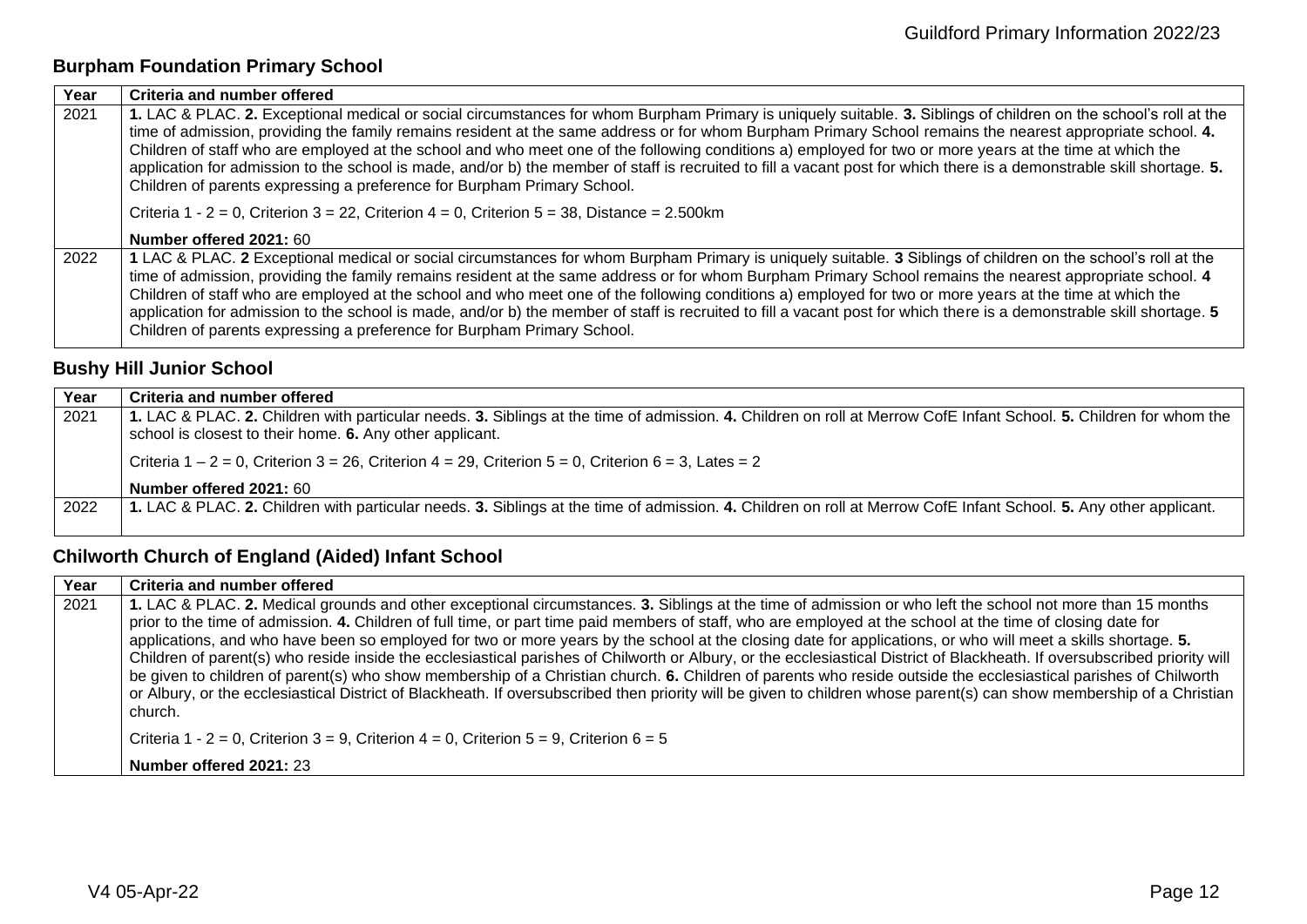## **Chilworth Church of England (Aided) Infant School (continued)**

| Year | Criteria and number offered                                                                                                                                               |
|------|---------------------------------------------------------------------------------------------------------------------------------------------------------------------------|
| 2022 | 1. LAC & PLAC. 2. Medical grounds and other exceptional circumstances. 3. Siblings at the time of admission or who left the school not more than 15 months                |
|      | prior to the time of admission. 4. Children of full time, or part time paid members of staff, who are employed at the school at the time of closing date for              |
|      | applications, and who have been so employed for two or more years by the school at the closing date for applications, or who will meet a skills shortage. 5.              |
|      | Children of parent(s) who reside inside the ecclesiastical parishes of Chilworth or Albury, or the ecclesiastical District of Blackheath. If oversubscribed priority will |
|      | be given to children of parent(s) who show membership of a Christian church. 6. Children of parents who reside outside the ecclesiastical parishes of Chilworth           |
|      | or Albury, or the ecclesiastical District of Blackheath. If oversubscribed then priority will be given to children whose parent(s) can show membership of a Christian     |
|      | church.                                                                                                                                                                   |

# <span id="page-12-0"></span>**Clandon Church of England (Aided) Primary School**

| Year | Criteria and number offered                                                                                                                                                                                                                                                                                                                                                                                                                                                                                                                                                                                                                                                                                                     |
|------|---------------------------------------------------------------------------------------------------------------------------------------------------------------------------------------------------------------------------------------------------------------------------------------------------------------------------------------------------------------------------------------------------------------------------------------------------------------------------------------------------------------------------------------------------------------------------------------------------------------------------------------------------------------------------------------------------------------------------------|
| 2021 | 1. LAC & PLAC. 2. Exceptional circumstances. 3. Children who have a sibling on roll at Clandon CofE Primary School at the time of admission and who live<br>within the parish boundaries of East and West Clandon. 4. Children who live within the parish boundaries of East and West Clandon.<br>5. Children with a<br>sibling on roll at Clandon Primary School at the time of admission and who live outside the parish boundaries of East and West Clandon. 6. Children where one<br>or both parents are regular worshippers at either the church of St Thomas, East Clandon or the church of St Peter and St Paul, West Clandon. 7. Any other<br>children whose parents wish them to attend this Church of England school. |
|      | Criteria 1 - 4 = 0, Criterion 5 = 5, Criterion 6 = 0, Criterion 7 = 2<br>Number offered 2021: 7                                                                                                                                                                                                                                                                                                                                                                                                                                                                                                                                                                                                                                 |
| 2022 | 1. LAC & PLAC. 2. Exceptional circumstances. 3. Children who have a sibling on roll at Clandon CofE Primary School at the time of admission and who live<br>within the parish boundaries of East and West Clandon. 4. Children who live within the parish boundaries of East and West Clandon.<br>5. Children with a<br>sibling on roll at Clandon Primary School at the time of admission and who live outside the parish boundaries of East and West Clandon. 6. Children where one<br>or both parents are regular worshippers at either the church of St Thomas, East Clandon or the church of St Peter and St Paul, West Clandon. 7. Any other<br>children whose parents wish them to attend this Church of England school. |

#### <span id="page-12-1"></span>**Guildford Grove Primary School**

| Year | Criteria and number offered                                                                                                                                                                                                                                                                                                                                                                                                                                                                         |
|------|-----------------------------------------------------------------------------------------------------------------------------------------------------------------------------------------------------------------------------------------------------------------------------------------------------------------------------------------------------------------------------------------------------------------------------------------------------------------------------------------------------|
| 2021 | 1. LAC & PLAC. 2. Exceptional medical or social circumstance. 3. Siblings at the time of admission. 4. Children of staff at the school a) where the member of<br>staff has been employed at the school for two or more years at the time at which the application for admission to the school is made, and/or b) the member of<br>staff is recruited to fill a vacant post for which there is a demonstrable skill shortage. 5. Children for whom the school is closest.<br>6. Any other applicant. |
|      | Criteria 1 - 2 = 0, Criterion 3 = 19, Criterion 4 = 1, Criterion 5 = 9, Criterion 6 = 3, Lates = 2, EHCP = 1                                                                                                                                                                                                                                                                                                                                                                                        |
|      | Number offered 2021: 35                                                                                                                                                                                                                                                                                                                                                                                                                                                                             |
| 2022 | 1. LAC & PLAC. 2. Exceptional medical or social circumstance. 3. Siblings at the time of admission. 4. Children of staff at the school a) where the member of<br>staff has been employed at the school for two or more years at the time at which the application for admission to the school is made, and/or b) the member of<br>staff is recruited to fill a vacant post for which there is a demonstrable skill shortage. 5. Children for whom the school is closest.<br>6. Any other applicant. |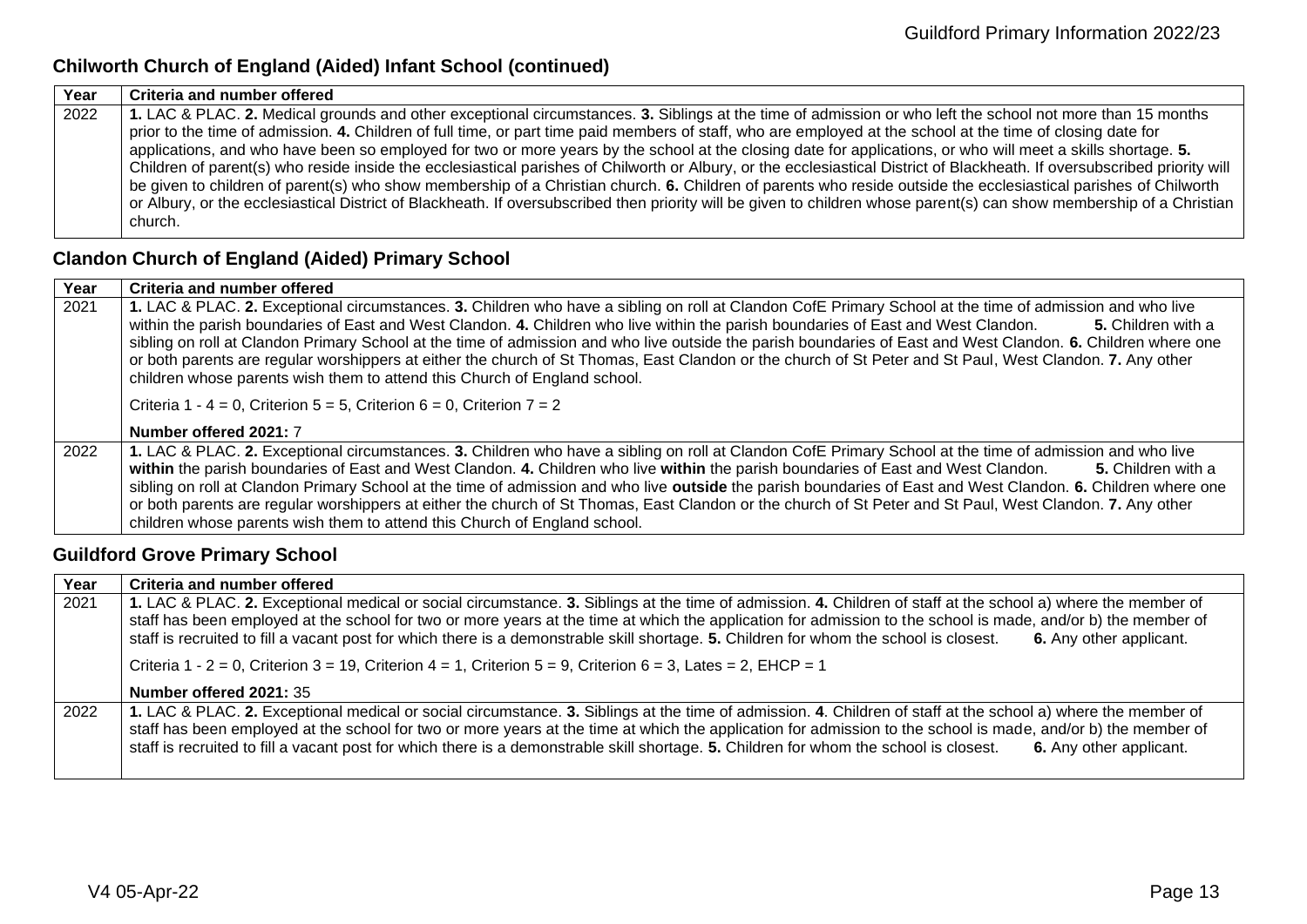## <span id="page-13-0"></span>**Holly Lodge Primary Academy**

| Year | Criteria and number offered                                                                                                                                                                                                                                                                                                                                                                                                                                                                                                                                                                 |
|------|---------------------------------------------------------------------------------------------------------------------------------------------------------------------------------------------------------------------------------------------------------------------------------------------------------------------------------------------------------------------------------------------------------------------------------------------------------------------------------------------------------------------------------------------------------------------------------------------|
| 2021 | RECEPTION (4+): 1. LAC & PLAC. 2. Exceptional social/medical need. 3. Children of staff who are employed at the school and who meet one of the following<br>conditions a) employed for two or more years at the time at which the application for admission to the school is made, and/or b) the member of staff is recruited<br>to fill a vacant post for which there is a demonstrable skill shortage. 4. Siblings at the time of admission. 5. Children for whom the school is the nearest to their<br>home address. 6. Any other children                                               |
|      | Criteria 1 - 3 = 0, Criterion 4 = 24, Criterion 5 = 22, Criterion 6 = 13, Distance = 2.568km, EHCP = 1                                                                                                                                                                                                                                                                                                                                                                                                                                                                                      |
|      | Number offered 2021: 60                                                                                                                                                                                                                                                                                                                                                                                                                                                                                                                                                                     |
|      | JUNIOR (7+): 1. LAC & PLAC. 2. Exceptional social/medical need. 3. Children of staff who are employed at the school and who meet one of the following<br>conditions a) employed for two or more years at the time at which the application for admission to the school is made, and/or b) the member of staff is recruited<br>to fill a vacant post for which there is a demonstrable skill shortage. 4. Siblings at the time of admission. 5. Children for whom the school is the nearest to their<br>home address. 6. Any other children.                                                 |
|      | Criteria $1 - 4 = 0$ , Criterion $5 = 4$ , Criterion $6 = 0$ , Distance = 1.744km                                                                                                                                                                                                                                                                                                                                                                                                                                                                                                           |
|      | Number offered 2021: 4                                                                                                                                                                                                                                                                                                                                                                                                                                                                                                                                                                      |
| 2022 | RECEPTION (4+): 1 LAC & PLAC. 2 Exceptional social/medical need. 3 Children of staff who are employed at the school and who meet one of the following<br>conditions a) employed for two or more years at the time at which the application for admission to the school is made, and/or b) the member of staff is recruited<br>to fill a vacant post for which there is a demonstrable skill shortage 4 Siblings at the time of admission. 5. Any other children                                                                                                                             |
|      | JUNIOR (7+): 1 LAC & PLAC. 2 Exceptional social/medical need. 3 Children of staff who are employed at the school and who meet one of the following<br>conditions a) employed for two or more years at the time at which the application for admission to the school is made, and/or b) the member of staff is recruited<br>to fill a vacant post for which there is a demonstrable skill shortage 4 Siblings at the time of admission. 5 Children attending a named feeder school for Holly<br>Lodge Primary School: Cross Farm Infant; Sandringham Infant & Nursery. 6 Any other children. |

## <span id="page-13-1"></span>**Holy Trinity, Guildford, Church of England (Aided) Junior School**

| Year | Criteria and number offered                                                                                                                                                                                                                                                                                                                                                                                                                                                                                                                                                                                                                                                                                                                                                                                                                                                                                                                                                                                                                                                                                                                                                                                                                                                                                                                                                                                                                                                                      |
|------|--------------------------------------------------------------------------------------------------------------------------------------------------------------------------------------------------------------------------------------------------------------------------------------------------------------------------------------------------------------------------------------------------------------------------------------------------------------------------------------------------------------------------------------------------------------------------------------------------------------------------------------------------------------------------------------------------------------------------------------------------------------------------------------------------------------------------------------------------------------------------------------------------------------------------------------------------------------------------------------------------------------------------------------------------------------------------------------------------------------------------------------------------------------------------------------------------------------------------------------------------------------------------------------------------------------------------------------------------------------------------------------------------------------------------------------------------------------------------------------------------|
| 2021 | 1. LAC & PLAC. 2. Children currently attending Pewley Down Infant School, Guildford. 3. Children of a member of staff recruited to fill a difficult to recruit position<br>at Holy Trinity School. 4. Children who have a sibling who is an existing pupil of one of the schools of the Holy Trinity and Pewley Down (HTPD) federation and<br>who is attending one of the schools of the HTPD federation at the time of application. 5. Children whose permanent home lies within the designated catchment<br>area. 6. Children of a member of staff who, on the application date, has been employed for two or more years in a position that requires them to work at Holy<br>Trinity School. 7. Children whose parent(s) request admission on the grounds of active membership of Holy Trinity or St Mary's Churches, Guildford. 8. Children<br>whose parent(s) request admission on the grounds of their Christian faith, but only if Holy Trinity School is the closest Church of England junior school and active<br>membership of their church is demonstrated. 9. Children currently attending St Nicolas' Church of England Infant School, but only if Holy Trinity School is the<br>closest Church of England junior school. 10. Children currently attending Bramley CofE Infant School, Chilworth CofE Infant School, Merrow CofE Infant School<br>or Shere CofE Infant School, but only if Holy Trinity School is the closest Church of England junior school. 11. Other applicants. |
|      | Criterion 1 = 1, Criterion 2 = 59, Criterion 3 = 0, Criterion 4 = 7, Criterion 5 = 2, Criteria 6 - 8 = 0, Criterion 9 = 1, Criterion 10 = 3, Criterion 11 = 16, Lates = 3,<br>$EHCP = 1$                                                                                                                                                                                                                                                                                                                                                                                                                                                                                                                                                                                                                                                                                                                                                                                                                                                                                                                                                                                                                                                                                                                                                                                                                                                                                                         |

**Number offered 2021:** 93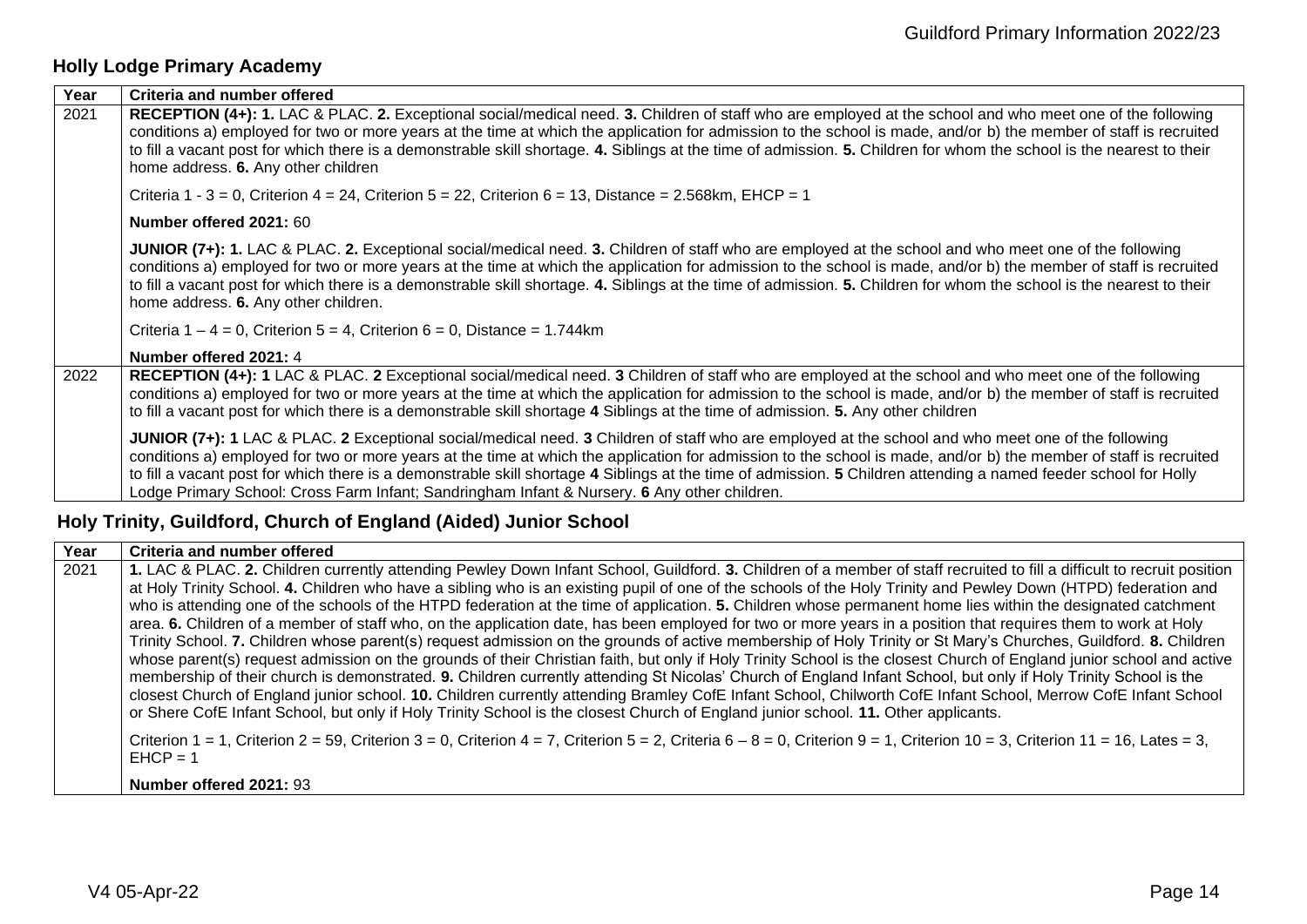#### **Holy Trinity, Guildford, Church of England (Aided) Junior School (continued)**

| Year | <b>Criteria and number offered</b>                                                                                                                                      |
|------|-------------------------------------------------------------------------------------------------------------------------------------------------------------------------|
| 2022 | 1. LAC & PLAC. 2. Children currently attending Pewley Down Infant School, Guildford. 3. Children of a member of staff recruited to fill a difficult to recruit position |
|      | at Holy Trinity School. 4. Children who have a sibling who is an existing pupil of one of the schools of the Holy Trinity and Pewley Down (HTPD) federation and         |
|      | who is attending one of the schools of the HTPD federation at the time of application. 5. Children whose permanent home lies within the designated catchment            |
|      | area. 6. Children of a member of staff who, on the application date, has been employed for two or more years in a position that requires them to work at Holy           |
|      | Trinity School. 7. Children whose parent(s) request admission on the grounds of active membership of Holy Trinity or St Mary's Churches, Guildford. 8. Children         |
|      | whose parent(s) request admission on the grounds of their Christian faith, but only if Holy Trinity School is the closest Church of England junior school and active    |
|      | membership of their church is demonstrated. 9. Children currently attending St Nicolas' Church of England Infant School, but only if Holy Trinity School is the         |
|      | closest Church of England junior school. 10. Children currently attending Bramley CofE Infant School, Chilworth CofE Infant School, Merrow CofE Infant School           |
|      | or Shere CofE Infant School, but only if Holy Trinity School is the closest Church of England junior school. 11. Other applicants.                                      |

#### <span id="page-14-0"></span>**Merrow Church of England (Controlled) Infant School**

| Year | Criteria and number offered                                                                                                                                                                                                                                                                                                                                                                                                                                                                                                   |
|------|-------------------------------------------------------------------------------------------------------------------------------------------------------------------------------------------------------------------------------------------------------------------------------------------------------------------------------------------------------------------------------------------------------------------------------------------------------------------------------------------------------------------------------|
| 2021 | 1. LAC & PLAC. 2. Exceptional circumstances. 3. Children of staff. 4. Siblings. 5. Nearest school. 6. Others by distance.                                                                                                                                                                                                                                                                                                                                                                                                     |
|      | Criteria 1 - 3 = 0, Criterion 4 = 20, Criterion 5 = 11, Criterion 6 = 9, Lates = 2                                                                                                                                                                                                                                                                                                                                                                                                                                            |
|      | Number offered 2021: 42                                                                                                                                                                                                                                                                                                                                                                                                                                                                                                       |
| 2022 | 1. LAC & PLAC. 2. Exceptional social/medical need. 3. Children of permanent members of staff where the member of staff has been employed at the school for<br>two or more years at the time at which the application for admission to the school is made; and/or the member of staff is recruited to fill a vacant post for which<br>there is a demonstrable skill shortage. 4. Children who will have a sibling at the school or at Bushy Hill Junior School at the time of the child's admission. 5. Any<br>other children. |

#### <span id="page-14-1"></span>**Northmead Junior School**

| Year | Criteria and number offered                                                                                                                                                                                                                                                                                                                          |
|------|------------------------------------------------------------------------------------------------------------------------------------------------------------------------------------------------------------------------------------------------------------------------------------------------------------------------------------------------------|
| 2021 | 1. LAC & PLAC. 2. Medical or compelling family circumstances. 3. Children with a brother or sister currently attending Northmead Junior School or Stoughton<br>Infant School at the time of admission. 4. Children attending Stoughton Infant School. 5. Children living in the school's catchment area of Stoughton Ward. 6. All<br>other children. |
|      | Criterion 1 = 0, Criterion 2 = 3, Criterion 3 = 27, Criterion 4 = 48, Criterion 5 = 1, Criterion 6 = 3, EHCP = 6                                                                                                                                                                                                                                     |
|      | Number offered 2021: 88                                                                                                                                                                                                                                                                                                                              |
| 2022 | 1. LAC & PLAC. 2. Medical or compelling family circumstances. 3. Children with a brother or sister currently attending Northmead Junior School or Stoughton<br>Infant School at the time of admission. 4. Children attending Stoughton Infant School. 5. Children living in the school's catchment area of Stoughton Ward. 6. All<br>other children. |

#### <span id="page-14-2"></span>**Onslow Infant School**

| Year | Criteria and number offered                                                                                               |
|------|---------------------------------------------------------------------------------------------------------------------------|
| 2021 | 1. LAC & PLAC. 2. Exceptional circumstances. 3. Children of staff. 4. Siblings. 5. Nearest school. 6. Others by distance. |
|      | Criteria 1 - 3 = 0, Criterion 4 = 12, Criterion 5 = 27, Criterion 6 = 12, Centrally offered = 2, Lates = 1                |
|      | Number offered 2021: 54                                                                                                   |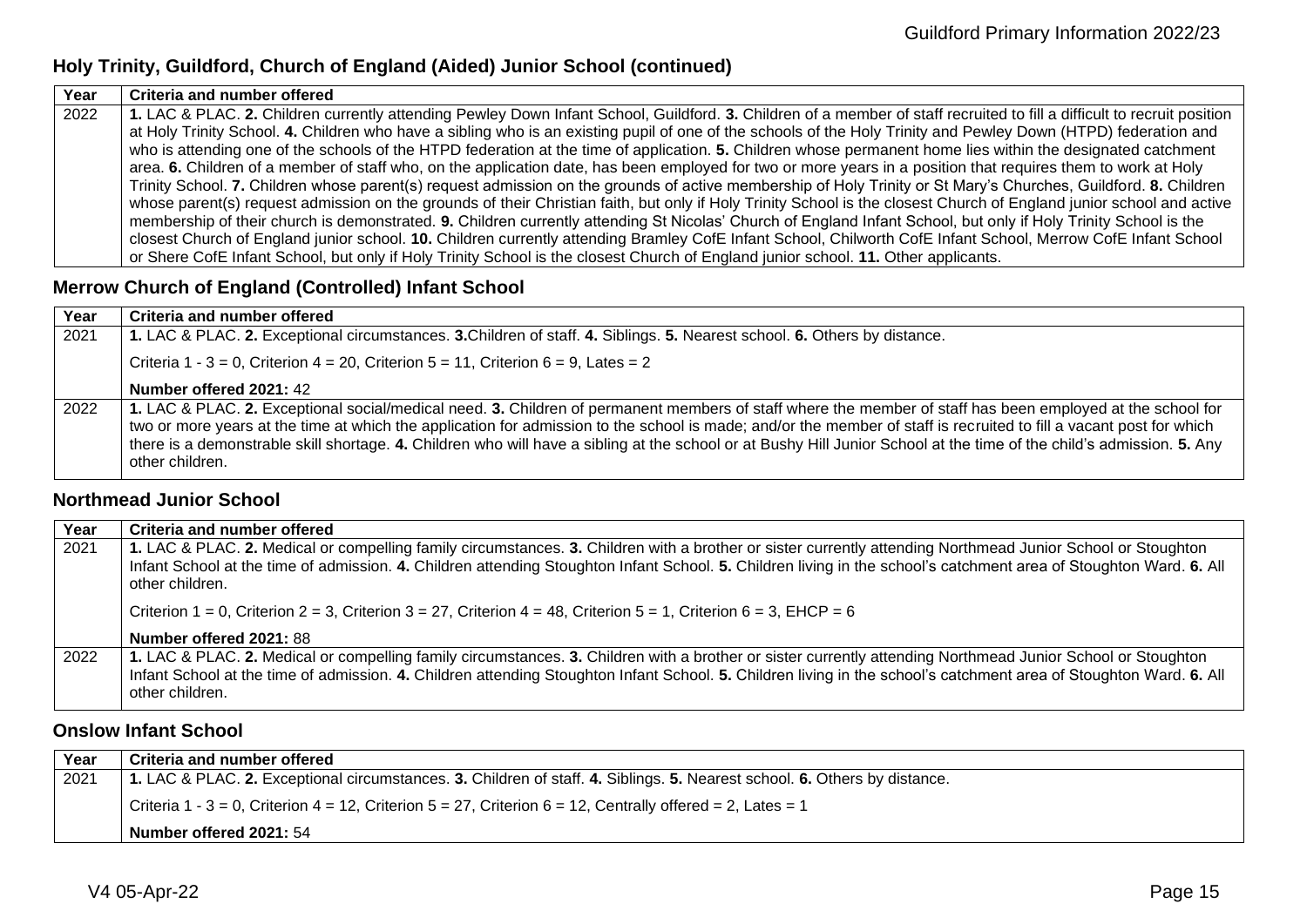## **Onslow Infant School (continued)**

| 1. LAC & PLAC. 2. Exceptional social/medical need. 3. Children of permanent members of staff where the member of staff has been employed at the school for          |
|---------------------------------------------------------------------------------------------------------------------------------------------------------------------|
| two or more years at the time at which the application for admission to the school is made; and/or the member of staff is recruited to fill a vacant post for which |
| there is a demonstrable skill shortage. 4. Children who will have a sibling at the school at the time of the child's admission. 5. Any other children.              |
|                                                                                                                                                                     |

#### <span id="page-15-0"></span>**Peaslake Free School**

| Year | Criteria and number offered                                                    |
|------|--------------------------------------------------------------------------------|
| 2021 | 1. LAC & PLAC. 2. Siblings at the time of admission. 3. All other children.    |
|      | Criterion $1 = 0$ , Criterion $2 = 2$ , Criterion $3 = 9$ , Distance = 5.302km |
|      | Number offered 2021: 11                                                        |
| 2022 | 1. LAC & PLAC. 2. Siblings at the time of admission. 3. All other children.    |

#### <span id="page-15-1"></span>**Pewley Down Infant School**

| Year | Criteria and number offered                                                                                                                                                                                                                                                                                                                                                                                                                                                                                                                                                                                                                                                                                                                                                                                                                                                                                                                                                                                                                                                                                                                                                                                                                                                                                                                                                                                                                                                                                                                                                                                                                                                                                                                                                                         |
|------|-----------------------------------------------------------------------------------------------------------------------------------------------------------------------------------------------------------------------------------------------------------------------------------------------------------------------------------------------------------------------------------------------------------------------------------------------------------------------------------------------------------------------------------------------------------------------------------------------------------------------------------------------------------------------------------------------------------------------------------------------------------------------------------------------------------------------------------------------------------------------------------------------------------------------------------------------------------------------------------------------------------------------------------------------------------------------------------------------------------------------------------------------------------------------------------------------------------------------------------------------------------------------------------------------------------------------------------------------------------------------------------------------------------------------------------------------------------------------------------------------------------------------------------------------------------------------------------------------------------------------------------------------------------------------------------------------------------------------------------------------------------------------------------------------------|
| 2021 | 1. LAC & PLAC. 2. Children of a member of staff recruited to fill a difficult to recruit position at Pewley Down School. 3. Children who have a sibling attending one<br>of the schools of the Holy Trinity and Pewley Down (HTPD) federation at the time of application and either: - a) Pewley Down is the closest school; or b) the<br>sibling attends or previously attended Pewley Down, and the child's permanent home is at the same or an equivalent address. 4. Children for whom Pewley<br>Down is the closest school. 5. Children who do not fall within category 3 with a sibling who, at the time of application, is attending: - a) Pewley Down; or b) Holy<br>Trinity School, where the sibling previously attended Pewley Down. 6. Children of a member of staff who, on the application date, has been employed for two or<br>more years in a position that requires them to work at Pewley Down School. 7. Children who do not fall within category 3 or 5 who have a sibling attending Holy<br>Trinity School at the time of application. 8. Children with a sibling in the same school year who is also applying for admission to Pewley Down, where it is the<br>closest multiple form entry school and the need for education in separate classes is demonstrated. 9. Children whose permanent home lies within the designated<br>catchment area. 10. Children whose parent(s) request admission on the grounds of active membership of Holy Trinity or St Mary's churches, Guildford. 11.<br>Children whose parent(s) request admission on the grounds of their Christian faith, but only if Pewley Down is the closest Church of England infant school and<br>active membership of their church is demonstrated.<br><b>12.</b> Other applicants.                            |
|      | Criteria 1 - 2 = 0, Criterion 3 = 27, Criterion 4 = 19, Criterion 5 = 2, Criterion 6 = 0, Criterion 7 = 1, Criteria 8 - 10 = 0, Criterion 11 = 1, Criterion 12 = 9, Distance =<br>1.017km, $E HCP = 1$                                                                                                                                                                                                                                                                                                                                                                                                                                                                                                                                                                                                                                                                                                                                                                                                                                                                                                                                                                                                                                                                                                                                                                                                                                                                                                                                                                                                                                                                                                                                                                                              |
| 2022 | Number offered 2021: 60<br>1. LAC & PLAC. 2. Children of a member of staff recruited to fill a difficult to recruit position at Pewley Down School. 3. Children who have a sibling attending one<br>of the schools of the Holy Trinity and Pewley Down (HTPD) federation at the time of application and either: - a) Pewley Down is the closest school; or b) the<br>sibling attends or previously attended Pewley Down, and the child's permanent home is at the same or an equivalent address. 4. Children for whom Pewley<br>Down is the closest school. 5. Children who do not fall within category 3 with a sibling who, at the time of application, is attending: - a) Pewley Down; or b) Holy<br>Trinity School, where the sibling previously attended Pewley Down. 6. Children of a member of staff who, on the application date, has been employed for two or<br>more years in a position that requires them to work at Pewley Down School. 7. Children who do not fall within category 3 or 5 who have a sibling attending Holy<br>Trinity School at the time of application. 8. Children with a sibling in the same school year who is also applying for admission to Pewley Down, where it is the<br>closest multiple form entry school and the need for education in separate classes is demonstrated. 9. Children whose permanent home lies within the designated<br>catchment area. 10. Children whose parent(s) request admission on the grounds of active membership of Holy Trinity or St Mary's churches, Guildford. 11.<br>Children whose parent(s) request admission on the grounds of their Christian faith, but only if Pewley Down is the closest Church of England infant school and<br>active membership of their church is demonstrated.<br><b>12.</b> Other applicants. |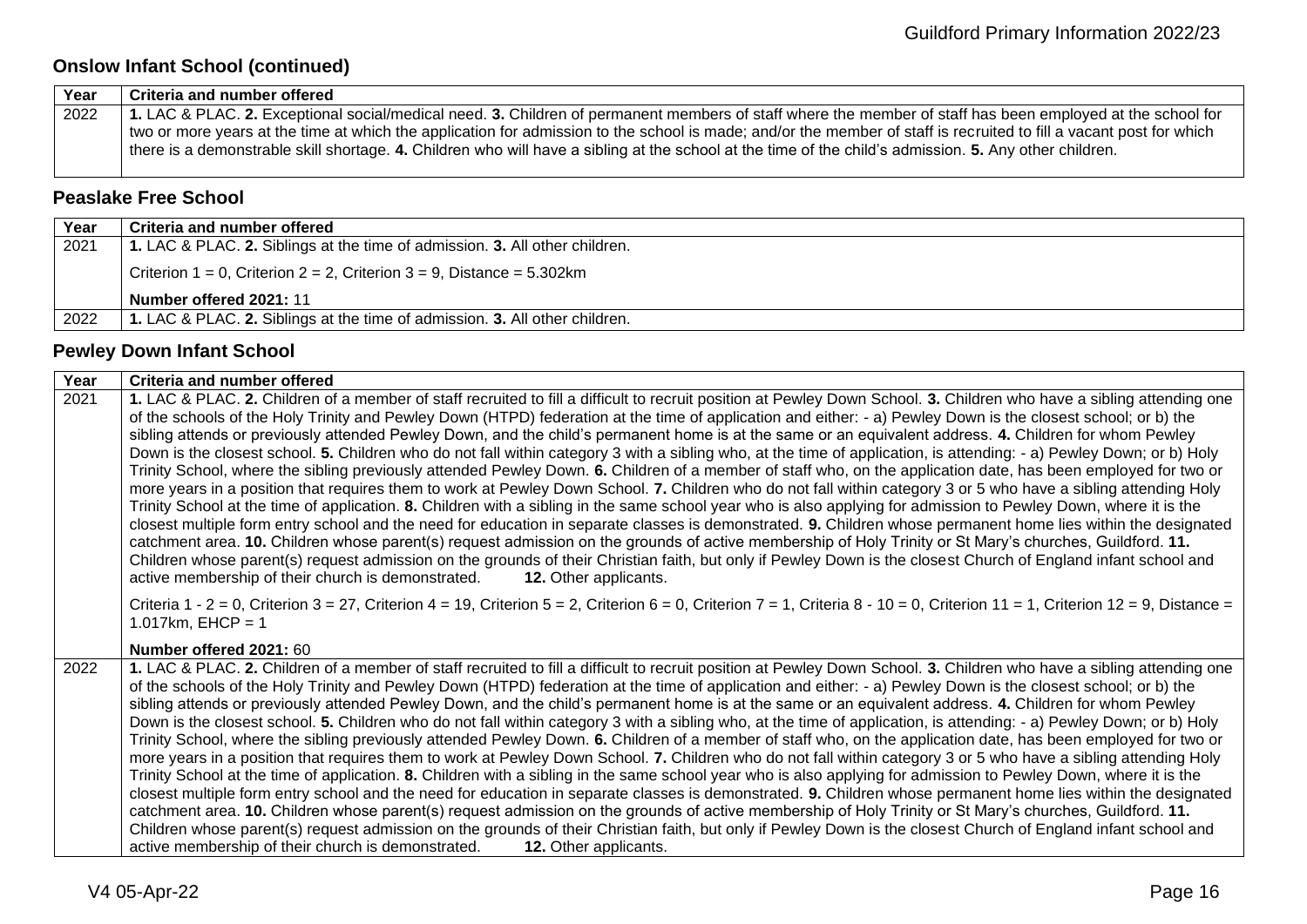## <span id="page-16-0"></span>**Pirbright Village Primary School**

| Year | Criteria and number offered                                                                                                                                                                                                                                                                                                                                                                                                                                                                                                    |
|------|--------------------------------------------------------------------------------------------------------------------------------------------------------------------------------------------------------------------------------------------------------------------------------------------------------------------------------------------------------------------------------------------------------------------------------------------------------------------------------------------------------------------------------|
| 2021 | 1. LAC & PLAC. 2. Exceptional social/medical need. 3. Siblings at the time of admission. 4. Children of staff who are employed at the school and who meet one<br>of the following conditions a) employed for two or more years at the time at which the application for admission to the school is made, and/or b) the member of<br>staff is recruited to fill a vacant post for which there is a demonstrable skill shortage. 5. Children for whom the school is the nearest to their home address. 6. Any<br>other children. |
|      | Criteria 1 - 2 = 0, Criterion 3 = 30, Criterion 4 = 0, Criterion 5 = 19, Criterion 6 = 11, Distance = 1.922km                                                                                                                                                                                                                                                                                                                                                                                                                  |
|      | Number offered 2021: 60                                                                                                                                                                                                                                                                                                                                                                                                                                                                                                        |
| 2022 | 1. LAC & PLAC. 2. Exceptional circumstance/medical need. 3. Children of staff who are employed at the school and who meet one of the following conditions a)<br>employed for two or more years at the time at which the application for admission to the school is made, and/or b) the member of staff is recruited to fill a vacant<br>post for which there is a demonstrable skill shortage. 4. Siblings at the time of admission. 5. Any other children.                                                                    |

#### <span id="page-16-1"></span>**Puttenham Church of England School**

| Year | Criteria and number offered                                                                                                                                                                                                                                                                                                                                                                                                                                                                                                                                                                                                                                    |
|------|----------------------------------------------------------------------------------------------------------------------------------------------------------------------------------------------------------------------------------------------------------------------------------------------------------------------------------------------------------------------------------------------------------------------------------------------------------------------------------------------------------------------------------------------------------------------------------------------------------------------------------------------------------------|
| 2021 | 1. LAC & PLAC. 2. Medical or social need. 3. Children living in the ecclesiastical Parish of Seale, Puttenham and Wanborough. 4. Any child who has a sibling<br>who was on roll either at the time of application or within the two years immediately preceding the proposed date of admission. 5. Any child of parents who live<br>outside the Parish who attend a Christian church (which is a member of Churches Together in Britain and Ireland or the Evangelical Alliance) at least once a<br>month and who have done so for at least one year preceding the date of application. 6. Any other child who wishes to attend this Church of England school. |
|      | Criterion 1 = 1, Criterion 2 = 0, Criterion 3 = 10, Criterion 4 = 9, Criterion 5 = 0, Criterion 6 = 13                                                                                                                                                                                                                                                                                                                                                                                                                                                                                                                                                         |
|      | Number offered 2021: 33                                                                                                                                                                                                                                                                                                                                                                                                                                                                                                                                                                                                                                        |
| 2022 | 1. LAC & PLAC. 2. Medical or social need. 3. Children living in the ecclesiastical Parish of Seale, Puttenham and Wanborough. 4. Any child who has a sibling<br>who was on roll either at the time of application or within the two years immediately preceding the proposed date of admission. 5. Any child of parents who live<br>outside the Parish who attend a Christian church (which is a member of Churches Together in Britain and Ireland or the Evangelical Alliance) at least once a<br>month and who have done so for at least one year preceding the date of application. 6. Any other child who wishes to attend this Church of England school. |

# <span id="page-16-2"></span>**Queen Eleanor's Church of England Junior School**

| Year | Criteria and number offered                                                                                                                                                                                                                                                                                                                                                                                                                                                                                                                                                                                                                                                                                                                                                                                                                                                                                                                                                                                                                                                                                                                                                                                                                                                                                                                                                                                                                                                                                                                                       |
|------|-------------------------------------------------------------------------------------------------------------------------------------------------------------------------------------------------------------------------------------------------------------------------------------------------------------------------------------------------------------------------------------------------------------------------------------------------------------------------------------------------------------------------------------------------------------------------------------------------------------------------------------------------------------------------------------------------------------------------------------------------------------------------------------------------------------------------------------------------------------------------------------------------------------------------------------------------------------------------------------------------------------------------------------------------------------------------------------------------------------------------------------------------------------------------------------------------------------------------------------------------------------------------------------------------------------------------------------------------------------------------------------------------------------------------------------------------------------------------------------------------------------------------------------------------------------------|
| 2021 | 1. LAC & PLAC. 2. Exceptional medical or social circumstances for whom Queen Eleanor's is uniquely suitable. 3. Children living within the parish of All Saints<br>Church, Guildford, or St Nicolas Church, Guildford who have at least one parent who is on the Church Electoral Roll AND who is a regular worshipper at either<br>church. 4. Siblings living within the parish of All Saints Church, Guildford, or St Nicolas Church, Guildford having a sibling attending the school in the September<br>of the admission year. 5. Children living within the parish of All Saints Church, Guildford, or St Nicolas Church, Guildford, who attend our main feeder infant<br>schools: Onslow Infant School and St Nicolas CofE (Aided) Infant School. 6. Children living within the parish of All Saints Church, Guildford or St Nicolas Church,<br>Guildford. 7. Children who have at least one parent who is on the Church Electoral Roll AND who is a regular worshipper at another Christian church for whom<br>the school is the nearest Church of England junior school. 8. Siblings living outside the parish of All Saints Church, Guildford or St Nicolas Church, Guildford,<br>having an older sibling attending the school in the September of the admission year. 9. Children of parents expressing a preference for Queen Eleanor's Church<br>of England School.<br>Criteria $1 - 2 = 0$ , Criterion $3 = 1$ , Criterion $4 = 19$ , Criterion $5 = 30$ , Criterion $6 = 0$ , Criterion $7 = 1$ , Criterion $8 = 5$ , Criterion $9 = 14$ , EHCP = 2 |
|      | Number offered 2021: 72                                                                                                                                                                                                                                                                                                                                                                                                                                                                                                                                                                                                                                                                                                                                                                                                                                                                                                                                                                                                                                                                                                                                                                                                                                                                                                                                                                                                                                                                                                                                           |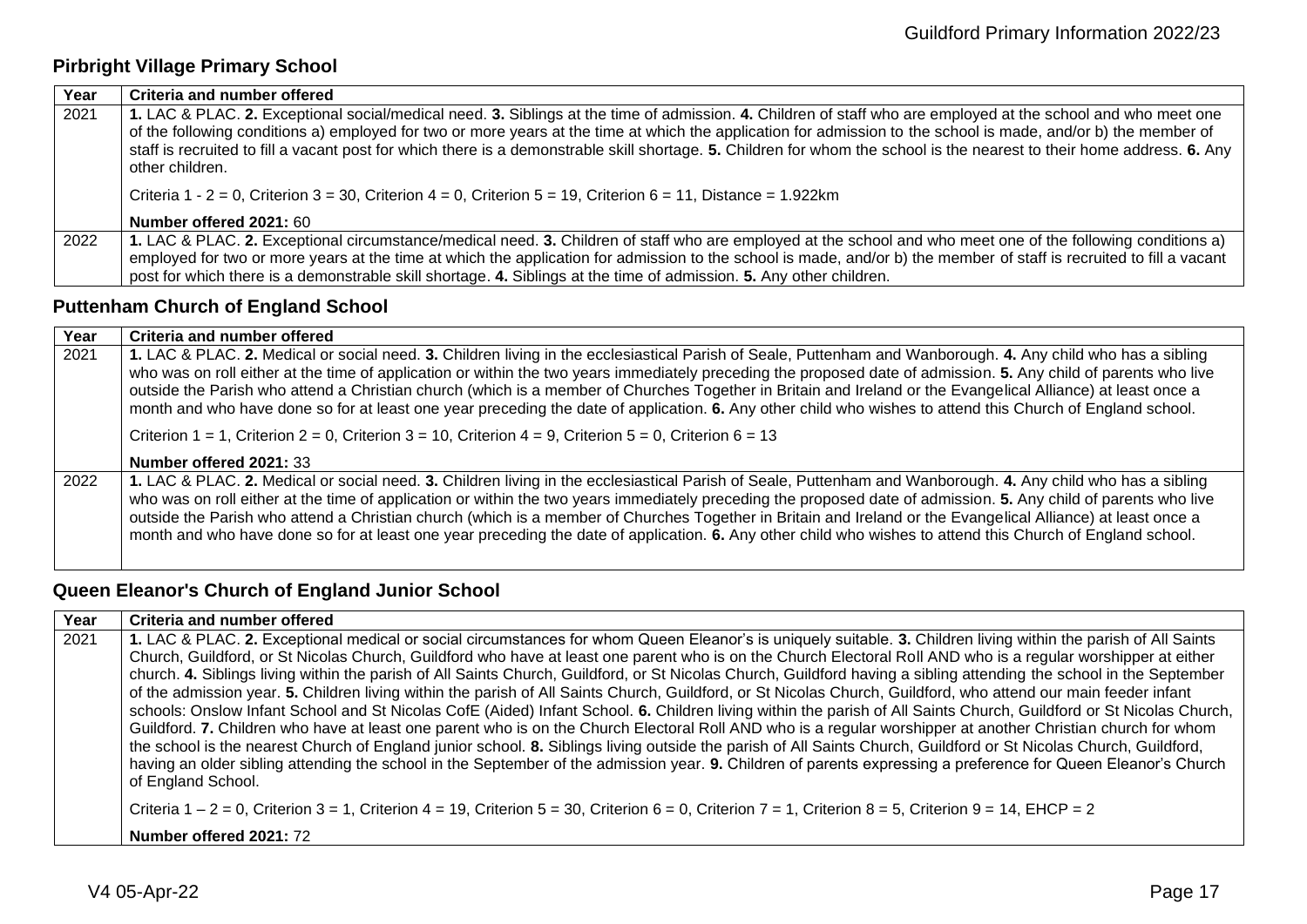## **Queen Eleanor's Church of England Junior School (continued)**

| Year | Criteria and number offered                                                                                                                                          |
|------|----------------------------------------------------------------------------------------------------------------------------------------------------------------------|
| 2022 | 1. LAC & PLAC. 2. Exceptional medical or social circumstances for whom Queen Eleanor's is uniquely suitable. 3. Children living within the parish of All Saints      |
|      | Church, Guildford, or St Nicolas Church, Guildford who have at least one parent who is on the Church Electoral Roll AND who is a regular worshipper at either        |
|      | church. 4. Siblings living within the parish of All Saints Church, Guildford, or St Nicolas Church, Guildford having a sibling attending the school in the September |
|      | of the admission year. 5. Children living within the parish of All Saints Church, Guildford, or St Nicolas Church, Guildford, who attend our main feeder infant      |
|      | schools: Onslow Infant School and St Nicolas CofE (Aided) Infant School. 6. Children living within the parish of All Saints Church, Guildford or St Nicolas          |
|      | Church, Guildford. 7. Children who have at least one parent who is on the Church Electoral Roll AND who is a regular worshipper at another Christian church for      |
|      | whom the school is the nearest Church of England junior school. 8. Siblings living outside the parish of All Saints Church, Guildford or St Nicolas Church,          |
|      | Guildford, having an older sibling attending the school in the September of the admission year. 9. Any other children whose parents wish them to attend Queen        |
|      | Eleanor's Church of England Junior School.                                                                                                                           |

#### <span id="page-17-0"></span>**The Raleigh School**

| Year | Criteria and number offered                                                                                                                                                                                                                                                                                                                                                                                       |
|------|-------------------------------------------------------------------------------------------------------------------------------------------------------------------------------------------------------------------------------------------------------------------------------------------------------------------------------------------------------------------------------------------------------------------|
| 2021 | 1. LAC & PLAC. 2. Exceptional social/medical need. 3. Children of Staff. Priority will be given to children of members of the senior leadership team who have<br>been employed at the school for two or more years and for new staff employed to a difficult to recruit position. 4. Siblings at the time of admission. 5. Children for<br>whom the school is the nearest to their home. 6. All other applicants. |
|      | Criteria 1 - 2 = 0, Criterion 3 = 1, Criterion 4 = 32, Criterion 5 = 27, Criterion 6 = 0, Distance = 1.317km                                                                                                                                                                                                                                                                                                      |
|      | Number offered 2021: 60                                                                                                                                                                                                                                                                                                                                                                                           |
| 2022 | 1. LAC & PLAC. 2. Exceptional social/medical need. 3. Children of Staff. Priority will be given to children of members of the senior leadership team who have                                                                                                                                                                                                                                                     |
|      | been employed at the school for two or more years and for new staff employed to a difficult to recruit position. 4. Siblings at the time of admission. 5. Children for                                                                                                                                                                                                                                            |
|      | whom the school is the nearest to their home. 6. All other applicants.                                                                                                                                                                                                                                                                                                                                            |

## <span id="page-17-1"></span>**Sandfield Primary School**

| Year | Criteria and number offered                                                                                                                               |
|------|-----------------------------------------------------------------------------------------------------------------------------------------------------------|
| 2021 | 1. LAC & PLAC. 2. Exceptional social/medical need. 3. Siblings at the time of admission. 4. Children of staff who have been employed at Sandfield Primary |
|      | School for more than two years. 5. Children for whom the school is the nearest to their home address. 6. All other children                               |
|      | Criteria 1 - 2 = 0, Criterion 3 = 11, Criterion 4 = 0, Criterion 5 = 15, Criterion 6 = 4, Distance = 0.962km                                              |
|      | Number offered 2021: 30                                                                                                                                   |
| 2022 | 1. LAC & PLAC. 2. Exceptional social/medical need. 3. Siblings at the time of admission. 4. Children of staff who have been employed at Sandfield Primary |
|      | School for more than two years. 5. Children for whom the school is the nearest to their home address. 6. All other children.                              |

## <span id="page-17-2"></span>**Send Church of England Primary School**

| Year | Criteria and number offered                                                                                                                                      |
|------|------------------------------------------------------------------------------------------------------------------------------------------------------------------|
| 2021 | 1. LAC & PLAC. 2. Exceptional social/medical need. 3. Brothers and sisters of pupils at the school at the time of the child's admission. 4. Residents within the |
|      | Civil Parish of Send. 5. Any other children whose parents wish them to attend this Christian school.                                                             |
|      | Criterion $1 = 0$ , Criterion $2 = 1$ , Criterion $3 = 32$ , Criterion $4 = 13$ , Criterion $5 = 11$ , Centrally offered $= 2$                                   |
|      | Number offered 2021: 59                                                                                                                                          |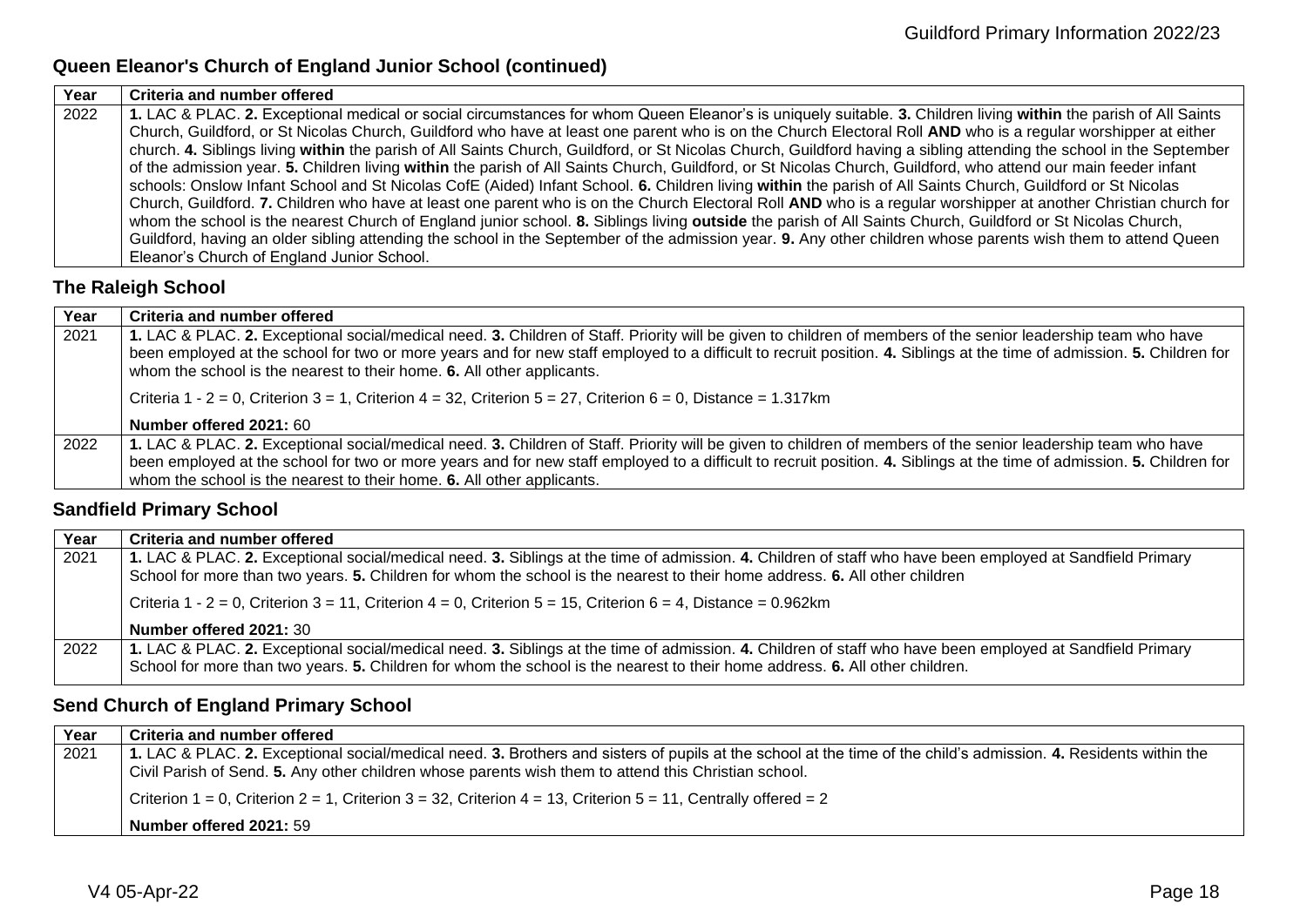## **Send Church of England Primary School (continued)**

| Year | Criteria and number offered                                                                                                                                      |
|------|------------------------------------------------------------------------------------------------------------------------------------------------------------------|
| 2022 | 1. LAC & PLAC. 2. Exceptional social/medical need. 3. Brothers and sisters of pupils at the school at the time of the child's admission. 4. Residents within the |
|      | Civil Parish of Send. 5. Any other children whose parents wish them to attend this Christian school.                                                             |

#### <span id="page-18-0"></span>**Shalford Infant School**

| Year | <b>Criteria and number offered</b>                                                                                                                                |
|------|-------------------------------------------------------------------------------------------------------------------------------------------------------------------|
|      |                                                                                                                                                                   |
| 2021 | 1. LAC & PLAC. 2. Exceptional social/medical need. 3. Siblings at the time of admission. 4. Children for whom the school is the nearest to their home address. 5. |
|      |                                                                                                                                                                   |
|      | Any other children.                                                                                                                                               |
|      |                                                                                                                                                                   |
|      | Criterion $1 = 0$ , Criterion $2 = 1$ , Criterion $3 = 5$ , Criterion $4 = 11$ , Criterion $5 = 7$ , Lates = 1                                                    |
|      |                                                                                                                                                                   |
|      | Number offered 2021: 25                                                                                                                                           |
|      |                                                                                                                                                                   |
| 2022 | 1. LAC & PLAC. 2. Exceptional social/medical need. 3. Siblings at the time of admission. 4. Any other children.                                                   |
|      |                                                                                                                                                                   |

#### <span id="page-18-1"></span>**Shawfield Primary School**

| Year | Criteria and number offered                                                                                                                                                                                                                                                                                                                                                                                                                                                                 |
|------|---------------------------------------------------------------------------------------------------------------------------------------------------------------------------------------------------------------------------------------------------------------------------------------------------------------------------------------------------------------------------------------------------------------------------------------------------------------------------------------------|
| 2021 | 1. LAC & PLAC. 2. Exceptional circumstances. 3. Children of staff. 4. Siblings. 5. Nearest school. 6. Others by distance.                                                                                                                                                                                                                                                                                                                                                                   |
|      | Criteria 1 - 3 = 0, Criterion 4 = 11, Criterion 5 = 5, Criterion 6 = 7, Centrally offered = 1, EHCP = 1                                                                                                                                                                                                                                                                                                                                                                                     |
|      | Number offered 2021: 25                                                                                                                                                                                                                                                                                                                                                                                                                                                                     |
| 2022 | 1. LAC & PLAC. 2. Exceptional social/medical need. 3. Children of permanent members of staff where the member of staff has been employed at the school for<br>two or more years at the time at which the application for admission to the school is made; and/or the member of staff is recruited to fill a vacant post for which<br>there is a demonstrable skill shortage. 4. Children who will have a sibling at the school at the time of the child's admission. 5. Any other children. |

## <span id="page-18-2"></span>**Shere Church of England (Aided) Infant School**

| Year | Criteria and number offered                                                                                                                                                                                                                                                                                                                                                                                                                                                                                                                                                                                                                                                                                                                                |
|------|------------------------------------------------------------------------------------------------------------------------------------------------------------------------------------------------------------------------------------------------------------------------------------------------------------------------------------------------------------------------------------------------------------------------------------------------------------------------------------------------------------------------------------------------------------------------------------------------------------------------------------------------------------------------------------------------------------------------------------------------------------|
| 2021 | 1. LAC & PLAC. 2. Medical grounds with exceptional circumstances, where this school has been named as the only one in the area to meet the needs of the<br>child. 3. Children who will have an older brother or sister at the school at the time of admission. 4. Children of families living inside the ecclesiastical parishes of<br>Shere (including the villages of Shere, Gomshall and Peaslake) and Albury (including Farley Green) whose family worships at a Christian church. 5. Children of<br>families living in the ecclesiastical parishes of Shere (including the villages of Shere, Gomshall and Peaslake) and Albury (including Farley Green). 6. Any other<br>child whose parent would like them to attend this Church of England school. |
|      | Criteria 1 - 2 = 0, Criterion 3 = 6, Criterion 4 = 0, Criterion 5 = 10, Criterion 6 = 5, Lates = 1                                                                                                                                                                                                                                                                                                                                                                                                                                                                                                                                                                                                                                                         |
|      | Number offered 2021: 22                                                                                                                                                                                                                                                                                                                                                                                                                                                                                                                                                                                                                                                                                                                                    |
| 2022 | 1. LAC & PLAC. 2. Medical grounds with exceptional circumstances, where this school has been named as the only one in the area to meet the needs of the<br>child. 3. Children who will have an older brother or sister at the school at the time of admission. 4. Children of families living inside the ecclesiastical parishes of<br>Shere (including the villages of Shere, Gomshall and Peaslake) and Albury (including Farley Green) whose family worships at a Christian church. 5. Children of<br>families living in the ecclesiastical parishes of Shere (including the villages of Shere, Gomshall and Peaslake) and Albury (including Farley Green). 6. Any other<br>child whose parent would like them to attend this Church of England school. |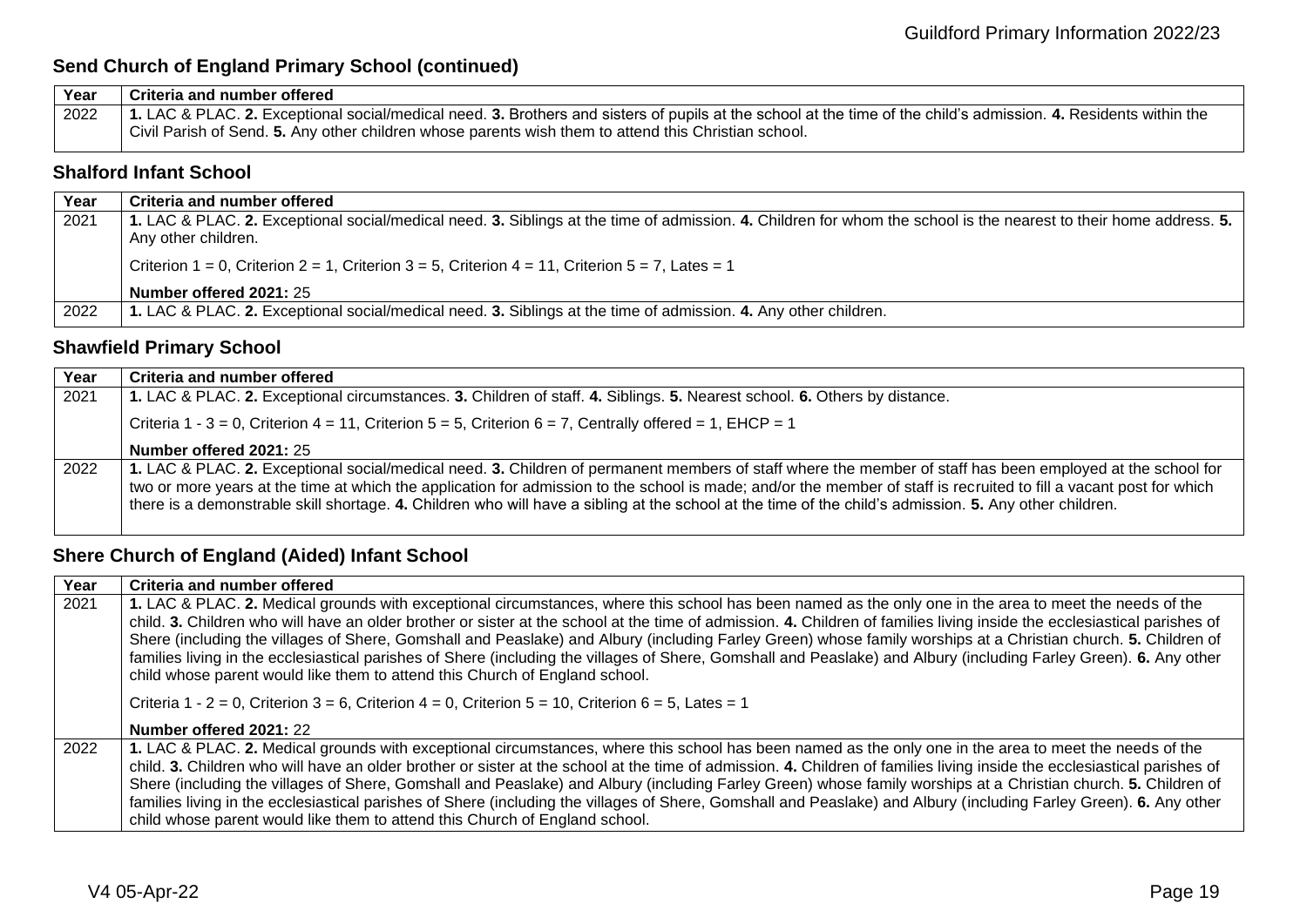## <span id="page-19-0"></span>**St Joseph's Catholic Primary School**

| Year | Criteria and number offered                                                                                                                                                                                                                                                                                                                                                                                                                                                                                                                                                                                                                                                                                                                                                                                                                                                                                                                                                                                            |
|------|------------------------------------------------------------------------------------------------------------------------------------------------------------------------------------------------------------------------------------------------------------------------------------------------------------------------------------------------------------------------------------------------------------------------------------------------------------------------------------------------------------------------------------------------------------------------------------------------------------------------------------------------------------------------------------------------------------------------------------------------------------------------------------------------------------------------------------------------------------------------------------------------------------------------------------------------------------------------------------------------------------------------|
| 2021 | 1. LAC & PLAC. 2. Catholic children with a brother or sister at the school at the time of admission, resident in the parish of Guildford. 3. Catholic children with a<br>brother or sister at the school at the time of admission, who are not resident in the parish of Guildford. 4. Catholic children without a brother or sister at the school<br>at the time of admission, resident in the parish of Guildford. 5. Catholic children without a brother or sister at the school at the time of admission, who are not<br>resident in the parish of Guildford. 6. Other Catholic children. 7. Catechumens, Candidates for Reception into the Church and children who are members of an<br>Orthodox church. 8. Other children with a brother or sister at the school at the time of admission. 9. Children of other Christian denominations whose<br>membership is evidenced by a minister of religion. 10. Children of other faiths whose membership is evidenced by a religious leader. 11. Any other children.    |
|      | Criterion $1 = 0$ , Criterion $2 = 17$ , Criterion $3 = 2$ , Criterion $4 = 17$ , Criterion $5 = 1$ , Criterion $6 = 4$ , Criterion $7 = 2$ , Criterion $8 = 12$ , Criterion $9 = 9$ , Criterion $10 = 1$ ,<br>Criterion $11 = 25$ , Distance = 7.572km<br>Number offered 2021: 90                                                                                                                                                                                                                                                                                                                                                                                                                                                                                                                                                                                                                                                                                                                                     |
| 2022 | 1. LAC & PLAC. 2. Catholic children with a brother or sister at the school at the time of admission, resident in the parish of Guildford. 3. Catholic children with a<br>brother or sister at the school at the time of admission, who are not resident in the parish of Guildford. 4. Catholic children without a brother or sister at the school<br>at the time of admission, resident in the parish of Guildford. 5. Catholic children without a brother or sister at the school at the time of admission, who are not<br>resident in the parish of Guildford. 6. Other Catholic children. 7. Catechumens, Candidates for Reception into the Church and children who are members of an<br>Orthodox church. 8. Other children with a brother or sister at the school at the time of admission.<br>9. Children of other Christian denominations whose<br>membership is evidenced by a minister of religion. 10. Children of other faiths whose membership is evidenced by a religious leader. 11. Any other children. |

# <span id="page-19-1"></span>**St Lawrence Primary School**

| Year | Criteria and number offered                                                                                                                                                              |
|------|------------------------------------------------------------------------------------------------------------------------------------------------------------------------------------------|
| 2021 | 1. LAC & PLAC. 2. Exceptional social/medical need. 3. Siblings at the time of admission. 4. Children for whom the school is the nearest to their home address. 5.<br>Any other children. |
|      | Criteria 1 - 2 = 0, Criterion 3 = 16, Criterion 4 = 7, Criterion 5 = 7, Distance = 1.932km                                                                                               |
|      | Number offered 2021: 30                                                                                                                                                                  |
| 2022 | 1. LAC & PLAC. 2. Exceptional social/medical need. 3. Siblings at the time of admission. 4. Children for whom the school is the nearest to their home address. 5.<br>Any other children. |

# <span id="page-19-2"></span>**St Mary's Church of England (Voluntary Controlled) Infant School**

<span id="page-19-3"></span>

| Year | Criteria and number offered                                                                                                                                         |
|------|---------------------------------------------------------------------------------------------------------------------------------------------------------------------|
| 2021 | 1. LAC & PLAC. 2. Exceptional circumstances. 3. Children of staff. 4. Siblings. 5. Nearest school. 6. Others by distance.                                           |
|      | Criteria 1 - 3 = 0, Criterion 4 = 5, Criterion 5 = 4, Criterion 6 = 21, Distance = $3.202$ km                                                                       |
|      | Number offered 2021: 30                                                                                                                                             |
| 2022 | 1. LAC & PLAC. 2. Exceptional social/medical need. 3. Children of permanent members of staff where the member of staff has been employed at the school for          |
|      | two or more years at the time at which the application for admission to the school is made; and/or the member of staff is recruited to fill a vacant post for which |
|      | there is a demonstrable skill shortage. 4. Children who will have a sibling at the school at the time of the child's admission. 5. Any other children.              |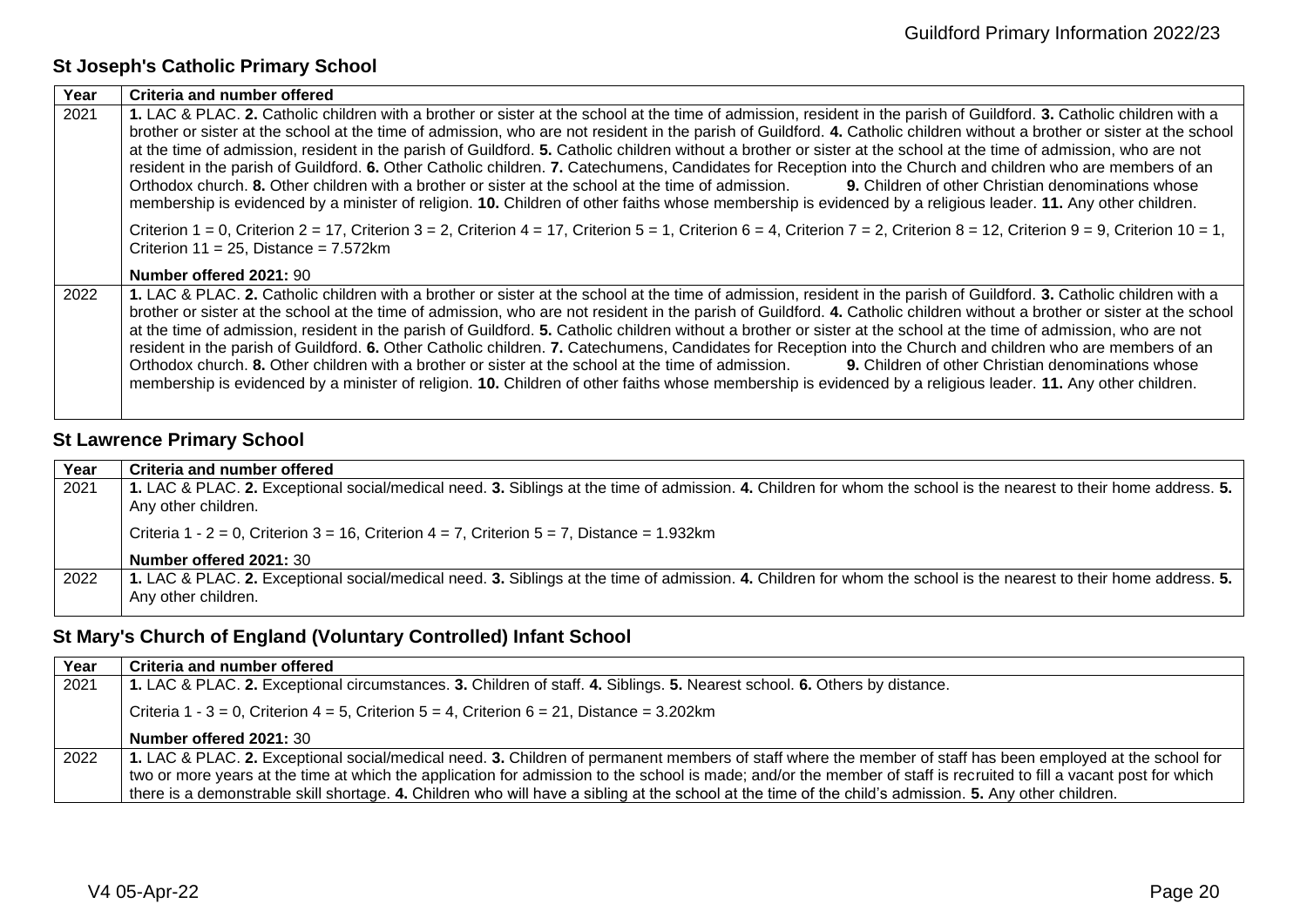#### **St Nicolas Church of England (Aided) Infant School**

| Year | Criteria and number offered                                                                                                                                                                                                                                                                                                                                                                                                                                                                                                                                                                                                                                                                                                                                                                                                                                                                                                                                                                                                                                                                                                                                                        |
|------|------------------------------------------------------------------------------------------------------------------------------------------------------------------------------------------------------------------------------------------------------------------------------------------------------------------------------------------------------------------------------------------------------------------------------------------------------------------------------------------------------------------------------------------------------------------------------------------------------------------------------------------------------------------------------------------------------------------------------------------------------------------------------------------------------------------------------------------------------------------------------------------------------------------------------------------------------------------------------------------------------------------------------------------------------------------------------------------------------------------------------------------------------------------------------------|
| 2021 | 1. LAC & PLAC. 2. Exceptional medical or social needs. 3. Siblings of children attending St Nicolas' Infant School at time of admission or siblings of former pupils<br>where the former sibling left the school within the previous four academic years calculated from the time of the former pupil leaving to the time of admission of<br>the sibling AND whose only or main residence is within 2000 metres of the school at the time of application. 4. Children of staff at the school a) where the<br>member of staff has been employed at the school for two or more years at the time at which the application for admission to the school is made, and/or b) the<br>member of staff is recruited to fill a vacant post for which there is a demonstrable skill shortage. 5. Children whose home address is within 2000 metres of the<br>school at the time of application. 6. Children, where one or both parents are able to demonstrate an active commitment to a Christian church by attending at least<br>once a month for two consecutive years immediately preceding their application 7. Children of parents expressing a preference for St Nicolas Infant School |
|      | Criteria 1 - 2 = 0, Criterion 3 = 13, Criterion 4 = 0, Criterion 5 = 17, Criteria 6 - 7 = 0, Distance = 1.093km                                                                                                                                                                                                                                                                                                                                                                                                                                                                                                                                                                                                                                                                                                                                                                                                                                                                                                                                                                                                                                                                    |
|      | Number offered 2021: 30                                                                                                                                                                                                                                                                                                                                                                                                                                                                                                                                                                                                                                                                                                                                                                                                                                                                                                                                                                                                                                                                                                                                                            |
| 2022 | 1. LAC & PLAC. 2. Exceptional medical or social needs. 3. Siblings of children attending St Nicolas' Infant School at time of admission or siblings of former pupils<br>where the former sibling left the school within the previous four academic years calculated from the time of the former pupil leaving to the time of admission of<br>the sibling AND whose only or main residence is within 2000 metres of the school at the time of application. 4. Children of staff at the school a) where the<br>member of staff has been employed at the school for two or more years at the time at which the application for admission to the school is made, and/or b) the<br>member of staff is recruited to fill a vacant post for which there is a demonstrable skill shortage. 5. Children whose home address is within 2000 metres of the<br>school at the time of application. 6. Children, where one or both parents are able to demonstrate an active commitment to a Christian church by attending at least<br>once a month for two consecutive years immediately preceding their application 7. Children of parents expressing a preference for St Nicolas Infant School |

#### <span id="page-20-0"></span>**St Paul's Church of England Infant School & Children's Centre, Tongham**

| Year | Criteria and number offered                                                                                                                                         |
|------|---------------------------------------------------------------------------------------------------------------------------------------------------------------------|
| 2021 | 1. LAC & PLAC. 2. Exceptional circumstances. 3. Children of staff. 4. Siblings. 5. Nearest school. 6. Others by distance.                                           |
|      | Criterion $1 = 1$ , Criteria $2 - 3 = 0$ , Criterion $4 = 2$ , Criterion $5 = 11$ , Criterion $6 = 7$ , Centrally offered = 1, Lates = 2, EHCP = 1                  |
|      | Number offered 2021: 25                                                                                                                                             |
| 2022 | 1. LAC & PLAC. 2. Exceptional social/medical need. 3. Children of permanent members of staff where the member of staff has been employed at the school for          |
|      | two or more years at the time at which the application for admission to the school is made; and/or the member of staff is recruited to fill a vacant post for which |
|      | there is a demonstrable skill shortage. 4. Children who will have a sibling at the school at the time of the child's admission. 5. Any other children.              |

#### <span id="page-20-1"></span>**St Thomas of Canterbury Catholic Primary School**

| Year | Criteria and number offered                                                                                                                                                                                                                                                                                                                                                                                                                                                                                                                                                                                                                                                                                                                                                                                                         |
|------|-------------------------------------------------------------------------------------------------------------------------------------------------------------------------------------------------------------------------------------------------------------------------------------------------------------------------------------------------------------------------------------------------------------------------------------------------------------------------------------------------------------------------------------------------------------------------------------------------------------------------------------------------------------------------------------------------------------------------------------------------------------------------------------------------------------------------------------|
| 2021 | 1. LAC & PLAC. 2. Catholic children with a brother or sister at the school at the time of admission. 3. Catholic children without a brother or sister at the school at<br>the time of admission, resident in the parish of Guildford. 4. Catholic children without a brother or sister at the school at the time of admission, who are not<br>resident in the parish of Guildford. 5. Other Catholic children. 6. Other children with a brother or sister at the school at the time of admission. 7. Catechumens,<br>Candidates for Reception into the Church and children who are members of an Orthodox church. 8. Children of other Christian denominations whose<br>membership is evidenced by a minister of religion. 9. Children of other faiths whose membership is evidenced by a religious leader. 10. Any other children. |
|      | Criterion $1 = 0$ , Criterion $2 = 12$ , Criterion $3 = 8$ , Criterion $4 = 2$ , Criterion $5 = 1$ , Criterion $6 = 9$ , Criterion $7 = 0$ , Criterion $8 = 2$ , Criterion $9 = 1$ , Criterion $10 = 8$ ,<br>Lates $= 2$<br>Number offered 2021: 45                                                                                                                                                                                                                                                                                                                                                                                                                                                                                                                                                                                 |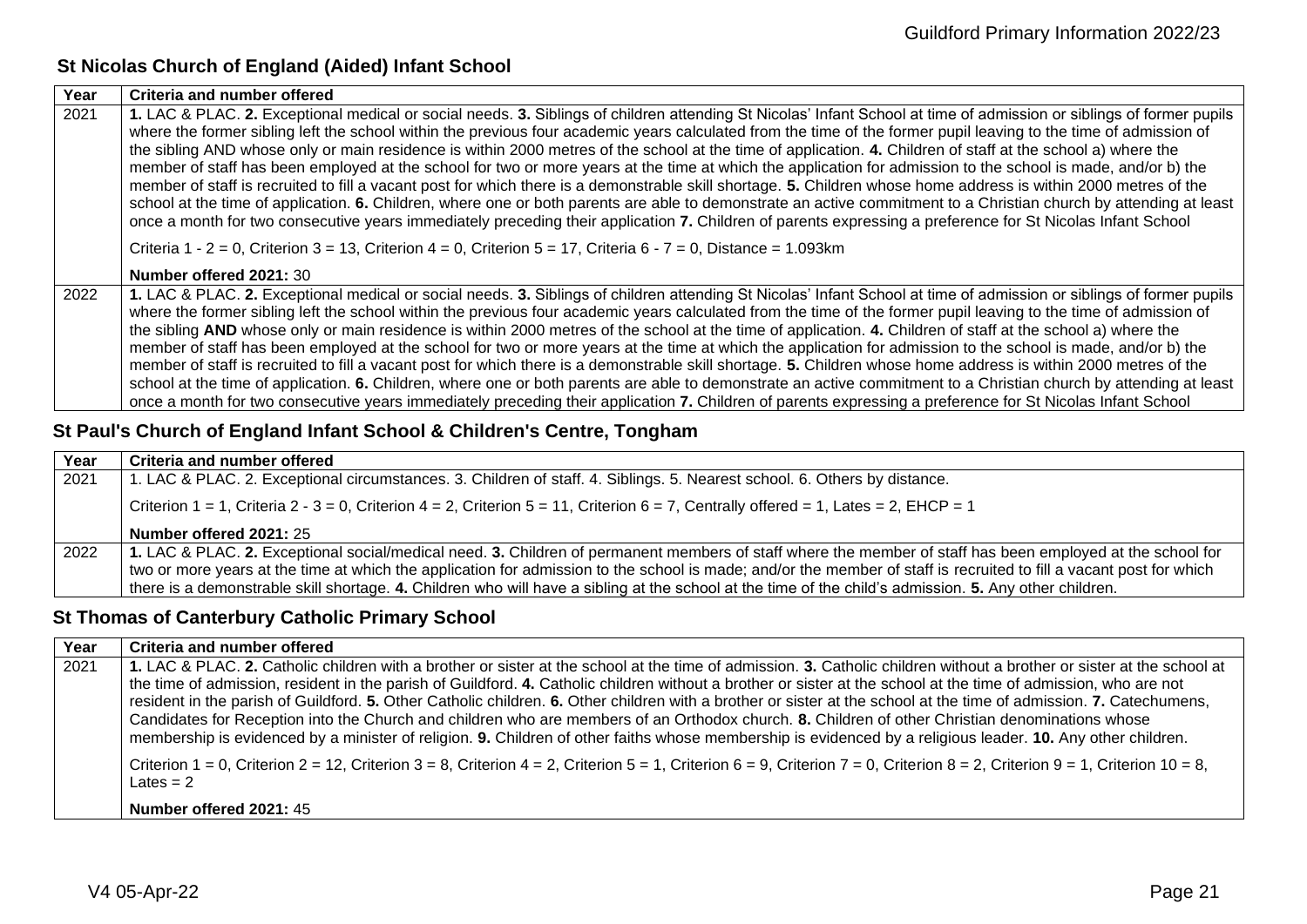#### **St Thomas of Canterbury Catholic Primary School (continued)**

2022 **1.** LAC & PLAC. **2.** Catholic children with a brother or sister at the school at the time of admission. **3.** Catholic children without a brother or sister at the school at the time of admission, resident in the parish of Guildford. **4.** Catholic children without a brother or sister at the school at the time of admission, who are not resident in the parish of Guildford. **5.** Other Catholic children. **6.** Other children with a brother or sister at the school at the time of admission. **7.** Catechumens, Candidates for Reception into the Church and children who are members of an Orthodox church. **8.** Children of other Christian denominations whose membership is evidenced by a minister of religion. **9.** Children of other faiths whose membership is evidenced by a religious leader. **10.** Any other children.

#### <span id="page-21-0"></span>**Stoughton Infant School**

| Year | Criteria and number offered                                                                                                                                                                                                                                                                                                                                                                                                                                                                                                                                                                         |
|------|-----------------------------------------------------------------------------------------------------------------------------------------------------------------------------------------------------------------------------------------------------------------------------------------------------------------------------------------------------------------------------------------------------------------------------------------------------------------------------------------------------------------------------------------------------------------------------------------------------|
| 2021 | 1. LAC & PLAC. 2. Exceptional medical or social circumstance. 3. Children with a brother or sister currently attending Stoughton Infant School or Northmead<br>Junior School at the time of admissions 4. Children of staff at the school a) where the member of staff has been employed at the school for two or more years at<br>the time at which the application for admission to the school is made, and/or b) the member of staff is recruited to fill a vacant post for which there is a<br>demonstrable skill shortage. 5. Children for whom the school is closest. 6. Any other applicant. |
|      | Criterion 1 = 2, Criterion 2 = 0, Criterion 3 = 23, Criterion 4 = 0, Criterion 5 = 37, Criterion 6 = 22, Centrally offered = 1, Lates = 5                                                                                                                                                                                                                                                                                                                                                                                                                                                           |
|      | Number offered 2021: 90                                                                                                                                                                                                                                                                                                                                                                                                                                                                                                                                                                             |
| 2022 | 1. LAC & PLAC. 2. Exceptional medical or social circumstance. 3. Children with a brother or sister currently attending Stoughton Infant School or Northmead<br>Junior School at the time of admissions 4. Children of staff at the school a) where the member of staff has been employed at the school for two or more years at<br>the time at which the application for admission to the school is made, and/or b) the member of staff is recruited to fill a vacant post for which there is a<br>demonstrable skill shortage. 5. Any other applicant.                                             |

#### <span id="page-21-1"></span>**Tillingbourne Junior School**

| Year | Criteria and number offered                                                                                                                                                                                                                                                                                                                                                                                                                                                                                                                                                 |
|------|-----------------------------------------------------------------------------------------------------------------------------------------------------------------------------------------------------------------------------------------------------------------------------------------------------------------------------------------------------------------------------------------------------------------------------------------------------------------------------------------------------------------------------------------------------------------------------|
| 2021 | 1. LAC & PLAC. 2. Exceptional circumstances. 3. Children of staff. 4. Siblings. 5. Nearest school. 6. Others by distance.                                                                                                                                                                                                                                                                                                                                                                                                                                                   |
|      | Criterion 1 = 0, Criterion 2 = 1, Criterion 3 = 2, Criterion 4 = 21, Criterion 5 = 34, Criterion 6 = 26, Lates = 2, EHCP = 1                                                                                                                                                                                                                                                                                                                                                                                                                                                |
|      | Number offered 2021: 87                                                                                                                                                                                                                                                                                                                                                                                                                                                                                                                                                     |
| 2022 | 1. LAC & PLAC. 2. Exceptional social/medical need. 3. Children of permanent members of staff where the member of staff has been employed at the school for<br>two or more years at the time at which the application for admission to the school is made; and/or the member of staff is recruited to fill a vacant post for which<br>there is a demonstrable skill shortage. 4. Children who will have a sibling at the school at the time of the child's admission.<br>5. Children for whom<br>Tillingbourne Junior School is their nearest school. 6. Any other children. |

#### <span id="page-21-2"></span>**Walsh Church of England Junior School**

| Year | Criteria and number offered                                                                                                                                                                                                                                                                                                                                                                                                                                                                                                                                                                                                        |
|------|------------------------------------------------------------------------------------------------------------------------------------------------------------------------------------------------------------------------------------------------------------------------------------------------------------------------------------------------------------------------------------------------------------------------------------------------------------------------------------------------------------------------------------------------------------------------------------------------------------------------------------|
| 2021 | 1. LAC & PLAC. 2. Exceptional social/medical need. 3. Children of permanent members of staff where the member of staff has been employed at the school for<br>two or more years at the time at which the application for admission to the school is made; and/or the member of staff is recruited to fill a vacant post for which<br>there is a demonstrable skill shortage. 4. <sup>1</sup> Children attending Walsh Memorial CofE (C) Infant School. 5. Siblings, at the time of admission, not admitted under<br>criterion 3. 6. <sup>1</sup> Children attending St Paul's CofE Infant School (Tongham). 7. Any other children. |
|      | <sup>1</sup> Criteria 4 and 6 will only apply to children who attend Walsh Memorial CofE (Controlled) or St Paul's CofE Infant schools (as applicable) in Year 2 and will not<br>be applied once a child has left these schools.                                                                                                                                                                                                                                                                                                                                                                                                   |
|      | Criteria $1-3=0$ , Criterion $4=48$ , Criterion $5=1$ , Criterion $6=5$ , Criterion $7=3$ , Centrally offered = 3, Lates = 1, EHCP = 2                                                                                                                                                                                                                                                                                                                                                                                                                                                                                             |
|      | Number offered 2021: 63                                                                                                                                                                                                                                                                                                                                                                                                                                                                                                                                                                                                            |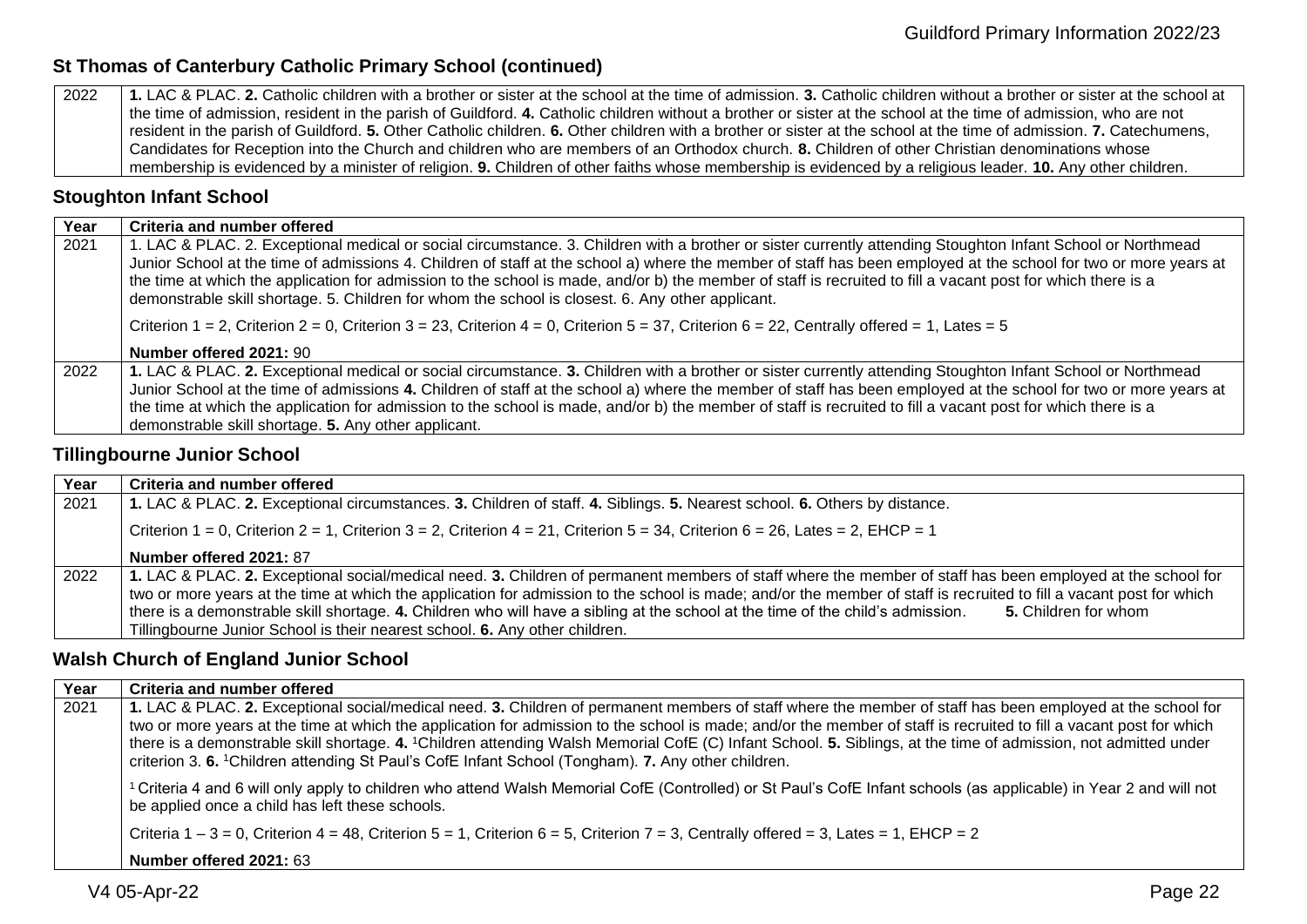#### **Walsh Church of England Junior School (continued)**

| Year | Criteria and number offered                                                                                                                                                                                           |
|------|-----------------------------------------------------------------------------------------------------------------------------------------------------------------------------------------------------------------------|
| 2022 | 1. LAC & PLAC. 2. Exceptional social/medical need. 3. Children of permanent members of staff where the member of staff has been employed at the school for                                                            |
|      | two or more years at the time at which the application for admission to the school is made; and/or the member of staff is recruited to fill a vacant post for which                                                   |
|      | there is a demonstrable skill shortage .4. <sup>1</sup> Children attending Walsh Memorial CofE (C) Infant School. 5. Children who will have a sibling at the school or at                                             |
|      | Walsh Memorial Church of England (Controlled) Infant School at the time of admission, not admitted under criterion 4. 6. <sup>1</sup> Children attending St Paul's CofE                                               |
|      | Infant School (Tongham). 7. Any other children.                                                                                                                                                                       |
|      | ' Criteria 4 and 6 will only apply to children who attend Walsh Memorial CofE (Controlled) or St Paul's CofE Infant schools (as applicable) in Year 2 and will not<br>be applied once a child has left these schools. |

#### <span id="page-22-0"></span>**Walsh Memorial Church of England (Controlled) Infant School**

| Year | Criteria and number offered                                                                                                                                                                                                                                                                                                                                                                                                                                                                                                                |
|------|--------------------------------------------------------------------------------------------------------------------------------------------------------------------------------------------------------------------------------------------------------------------------------------------------------------------------------------------------------------------------------------------------------------------------------------------------------------------------------------------------------------------------------------------|
| 2021 | 1. LAC & PLAC. 2. Exceptional circumstances. 3. Children of staff. 4. Siblings. 5. Nearest school. 6. Others by distance                                                                                                                                                                                                                                                                                                                                                                                                                   |
|      | Criterion $1 = 2$ , Criteria $2 - 3 = 0$ , Criterion $4 = 14$ , Criterion $5 = 14$ , Criterion $6 = 14$ , Centrally offered = 1, Lates = 2, EHCP = 1                                                                                                                                                                                                                                                                                                                                                                                       |
|      | Number offered 2021: 48                                                                                                                                                                                                                                                                                                                                                                                                                                                                                                                    |
| 2022 | 1. LAC & PLAC. 2. Exceptional social/medical need. 3. Children of permanent members of staff where the member of staff has been employed at the school for<br>two or more years at the time at which the application for admission to the school is made; and/or the member of staff is recruited to fill a vacant post for which<br>there is a demonstrable skill shortage. 4. Children who will have a sibling at the school or at Walsh Church of England Junior School at the time of the child's<br>admission. 5. Any other children. |

#### <span id="page-22-1"></span>**Weyfield Primary Academy**

| Year | Criteria and number offered                                                                                                                                                              |
|------|------------------------------------------------------------------------------------------------------------------------------------------------------------------------------------------|
| 2021 | 1. LAC & PLAC. 2. Exceptional social/medical need. 3. Siblings at the time of admission. 4. Children for whom the school is the nearest to their home address. 5.<br>Any other children. |
|      | Criterion 1 - 2 = 0, Criterion 3 = 10, Criterion 4 = 3, Criterion 5 = 1, Centrally offered = 1, Lates = 2, EHCP = 1                                                                      |
|      | Number offered 2021: 18                                                                                                                                                                  |
| 2022 | 1. LAC & PLAC. 2. Exceptional social/medical need. 3. Siblings at the time of admission. 4. Children for whom the school is the nearest to their home address. 5.                        |
|      | Any other children.                                                                                                                                                                      |

#### <span id="page-22-2"></span>**Wood Street Infant School**

| Year | Criteria and number offered                                                                                                                                         |
|------|---------------------------------------------------------------------------------------------------------------------------------------------------------------------|
| 2021 | 1. LAC & PLAC. 2. Exceptional circumstances. 3. Children of staff. 4. Siblings. 5. Nearest school. 6. Others by distance.                                           |
|      | Criteria 1 - 2 = 0, Criterion 3 = 1, Criterion 4 = 8, Criterion 5 = 8, Criterion 6 = 13, Distance = 3.112km                                                         |
|      | Number offered 2021: 30                                                                                                                                             |
| 2022 | 1. LAC & PLAC. 2. Exceptional social/medical need. 3. Children of permanent members of staff where the member of staff has been employed at the school for          |
|      | two or more years at the time at which the application for admission to the school is made; and/or the member of staff is recruited to fill a vacant post for which |
|      | there is a demonstrable skill shortage.4. Children who will have a sibling at the school at the time of the child's admission. 5. Any other children.               |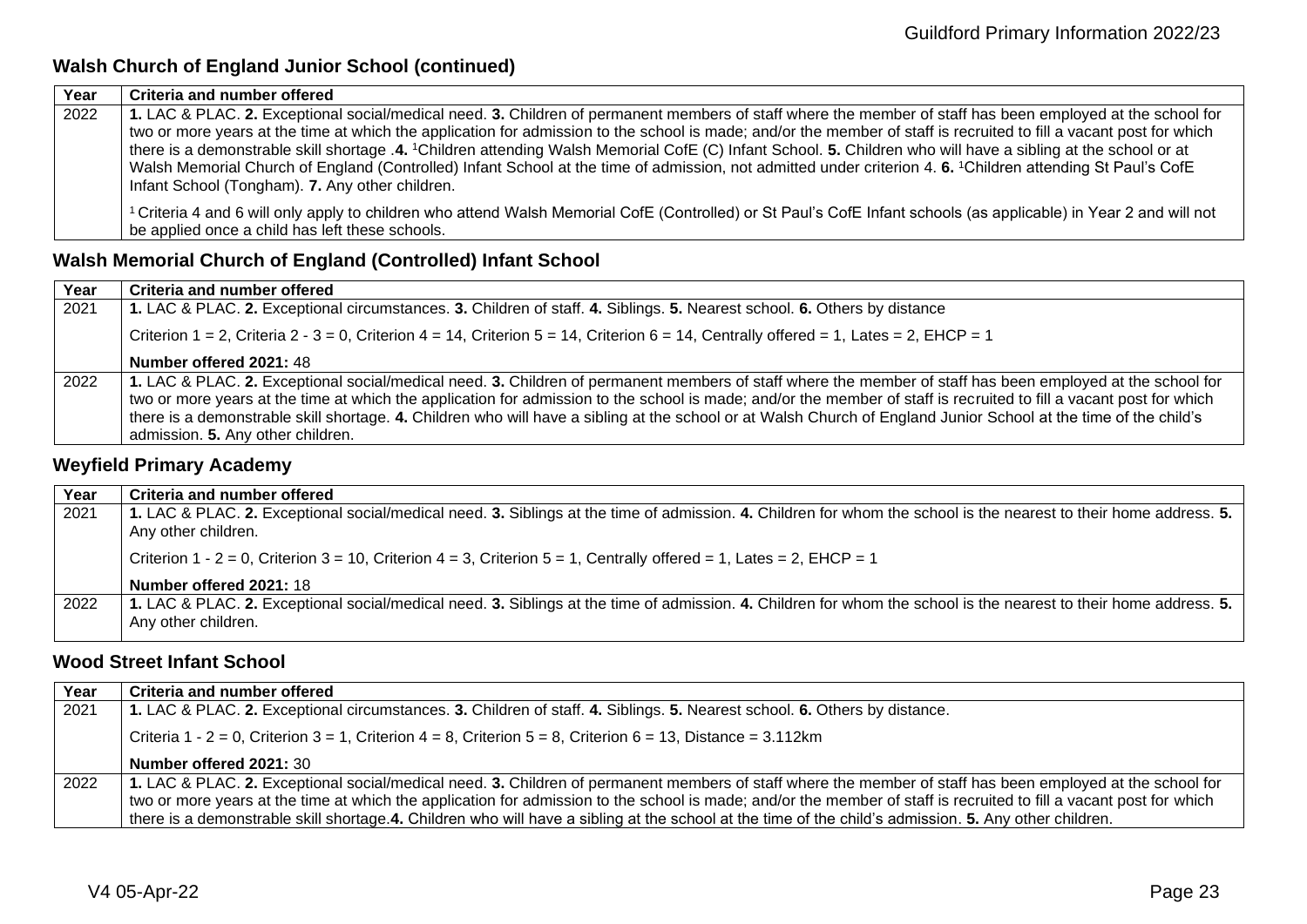# <span id="page-23-0"></span>**Worplesdon Primary School**

| RECEPTION (4+): 1. LAC & PLAC. 2. Exceptional circumstances. 3. Children of staff. 4. Siblings. 5. Nearest school. 6. Others by distance.<br>2021<br>Criterion $1 = 1$ , Criterion $2 = 0$ , Criterion $3 = 3$ , Criterion $4 = 23$ , Criterion $5 = 15$ , Criterion $6 = 15$ , Distance = 2.999km                                                                                                                                                                                                                                                                                               |  |
|--------------------------------------------------------------------------------------------------------------------------------------------------------------------------------------------------------------------------------------------------------------------------------------------------------------------------------------------------------------------------------------------------------------------------------------------------------------------------------------------------------------------------------------------------------------------------------------------------|--|
|                                                                                                                                                                                                                                                                                                                                                                                                                                                                                                                                                                                                  |  |
|                                                                                                                                                                                                                                                                                                                                                                                                                                                                                                                                                                                                  |  |
| Number offered 2021: 57                                                                                                                                                                                                                                                                                                                                                                                                                                                                                                                                                                          |  |
| JUNIOR (7+): 1. LAC & PLAC. 2. Exceptional social/medical need. 3. Children of permanent members of staff where the member of staff has been employed at<br>the school for two or more years at the time at which the application for admission to the school is made; and/or the member of staff is recruited to fill a vacant<br>post for which there is a demonstrable skill shortage. 4. Siblings at the time of admission. 5. 1Children attending Wood Street Infant School. 6. Children for whom<br>Worplesdon Primary School is the nearest to their home address. 7. Any other children. |  |
| <sup>1</sup> Criterion 5 will only apply to children who attend Wood Street Infant School in Year 2 and will not be applied once a child has left this school.                                                                                                                                                                                                                                                                                                                                                                                                                                   |  |
| Criteria $1 - 3 = 0$ , Criterion $4 = 9$ , Criterion $5 = 15$ , Criterion $6 = 1$ , Criterion $7 = 3$ , EHCP = 2                                                                                                                                                                                                                                                                                                                                                                                                                                                                                 |  |
| Number offered 2021: 30                                                                                                                                                                                                                                                                                                                                                                                                                                                                                                                                                                          |  |
| RECEPTION (4+): 1. LAC & PLAC. 2. Exceptional social/medical need. 3. Children of permanent members of staff where the member of staff has been<br>2022<br>employed at the school for two or more years at the time at which the application for admission to the school is made; and/or the member of staff is recruited to<br>fill a vacant post for which there is a demonstrable skill shortage. 4. Children who will have a sibling at the school at the time of the child's admission. 5. Any<br>other children.                                                                           |  |
| JUNIOR (7+): 1. LAC & PLAC. 2. Exceptional social/medical need. 3. Children of permanent members of staff where the member of staff has been employed at<br>the school for two or more years at the time at which the application for admission to the school is made; and/or the member of staff is recruited to fill a vacant<br>post for which there is a demonstrable skill shortage. 4. Children who will have a sibling at the school at the time of the child's admission. 5. <sup>1</sup> Children attending<br>Wood Street Infant School. 6. Any other children.                        |  |
| Criterion 5 will only apply to children who attend Wood Street Infant School in Year 2 and will not be applied once a child has left this school.                                                                                                                                                                                                                                                                                                                                                                                                                                                |  |

# <span id="page-23-1"></span>**Wyke Primary School**

| Year | Criteria and number offered                                                                                                                                                                                                                                                                                                                                                                                                                                                                                                    |
|------|--------------------------------------------------------------------------------------------------------------------------------------------------------------------------------------------------------------------------------------------------------------------------------------------------------------------------------------------------------------------------------------------------------------------------------------------------------------------------------------------------------------------------------|
| 2021 | 1. LAC & PLAC. 2. Exceptional social/medical need. 3. Children of staff who are employed at the school and who meet one of the following conditions a)<br>employed for two or more years at the time at which the application for admission to the school is made, and/or b) the member of staff is recruited to fill a vacant<br>post for which there is a demonstrable skill shortage. 4. Siblings at the time of admission. 5. Children for whom the school is the nearest to their home address.<br>6. Any other children. |
|      | Criteria 1 - 3 = 0, Criterion 4 = 16, Criterion 5 = 5, Criterion 6 = 9, Distance = $2.572 \text{km}$                                                                                                                                                                                                                                                                                                                                                                                                                           |
|      | Number offered 2021: 30                                                                                                                                                                                                                                                                                                                                                                                                                                                                                                        |
| 2022 | 1. LAC & PLAC. 2. Exceptional social/medical need. 3. Children of staff who are employed at the school and who meet one of the following conditions a)                                                                                                                                                                                                                                                                                                                                                                         |
|      | employed for two or more years at the time at which the application for admission to the school is made, and/or b) the member of staff is recruited to fill a vacant                                                                                                                                                                                                                                                                                                                                                           |
|      | post for which there is a demonstrable skill shortage 4. Siblings at the time of admission. 5. Any other children.                                                                                                                                                                                                                                                                                                                                                                                                             |